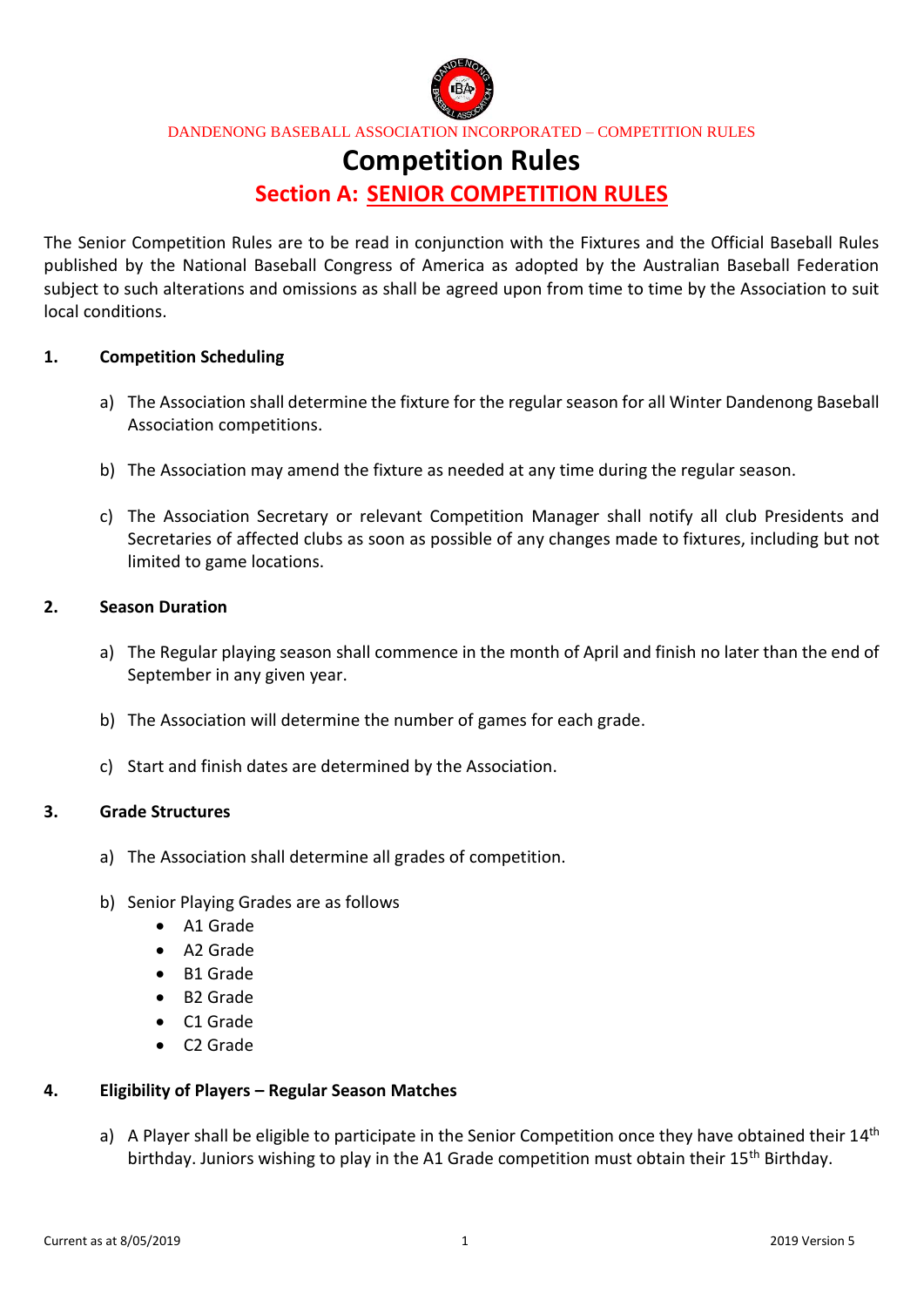

- b) Junior players shall abide by all Pitching, Catching, number of games in a weekend and other junior restrictions as set out in Section C Junior Competition Rules.
- c) Both Male and Female players are eligible to play in the Senior competition and must follow the rules as per Section A of the Competition Rules.
- d) A player must play at least four (4) Regular season matches to qualify for participation in any finals series matches. This is subject to the Finals Rules as listed at the end of Section A: Senior Competition Rules
- e) Failure to follow Rule 4a 4d will result in the player being deemed an illegal player. Penalty for an illegal player is loss of match points to the offending team and score reverting to 9-0 plus a fine as set in the By-Laws of the DBA. (See penalties table in By-Laws)

### **5. Game Start**

- a) Games shall commence at nominated times or at such other time as shall be determined by the Association. First named Club is the Home Club and shall occupy third base bench and field first.
- b) Nominated starting times for Senior Grades are as follows. These are guidelines only and at all times the official fixture start time should be referred to as listed on the SportsTG Competition Management system.
	- A1 Grade 2:30pm
	- A2 Grade 12:00pm
	- B1 Grade 2:30pm
	- B2 Grade 12:00pm
	- C1 Grade 2:30pm
	- C2 Grade 12:00pm

### **6. Game Duration**

- a) During the Regular Season, A1 Grade are to play nine (9) inning matches. All other Grades play timed games in accordance with rule 6(d) and 6(e)
- b) A1 Grade Nine (9) inning matches played shall be played without a time limit unless ended sooner as a result of bad light or inclement weather as determined solely by the umpire.
- c) Nine (9) inning matches played without an official association umpire present for the entire contest, shall be no longer than two and one half hours (2 ½) in duration unless ended sooner as a result of bad light or inclement weather as determined by the team managers and umpires.
- d) Games played as Double-Headers shall commence as follows.
	- **GAME 1** to commence at 12:00 noon and be of two (2) hours duration. No new innings shall commence after 1:50 pm with the game to cease at 2:00pm.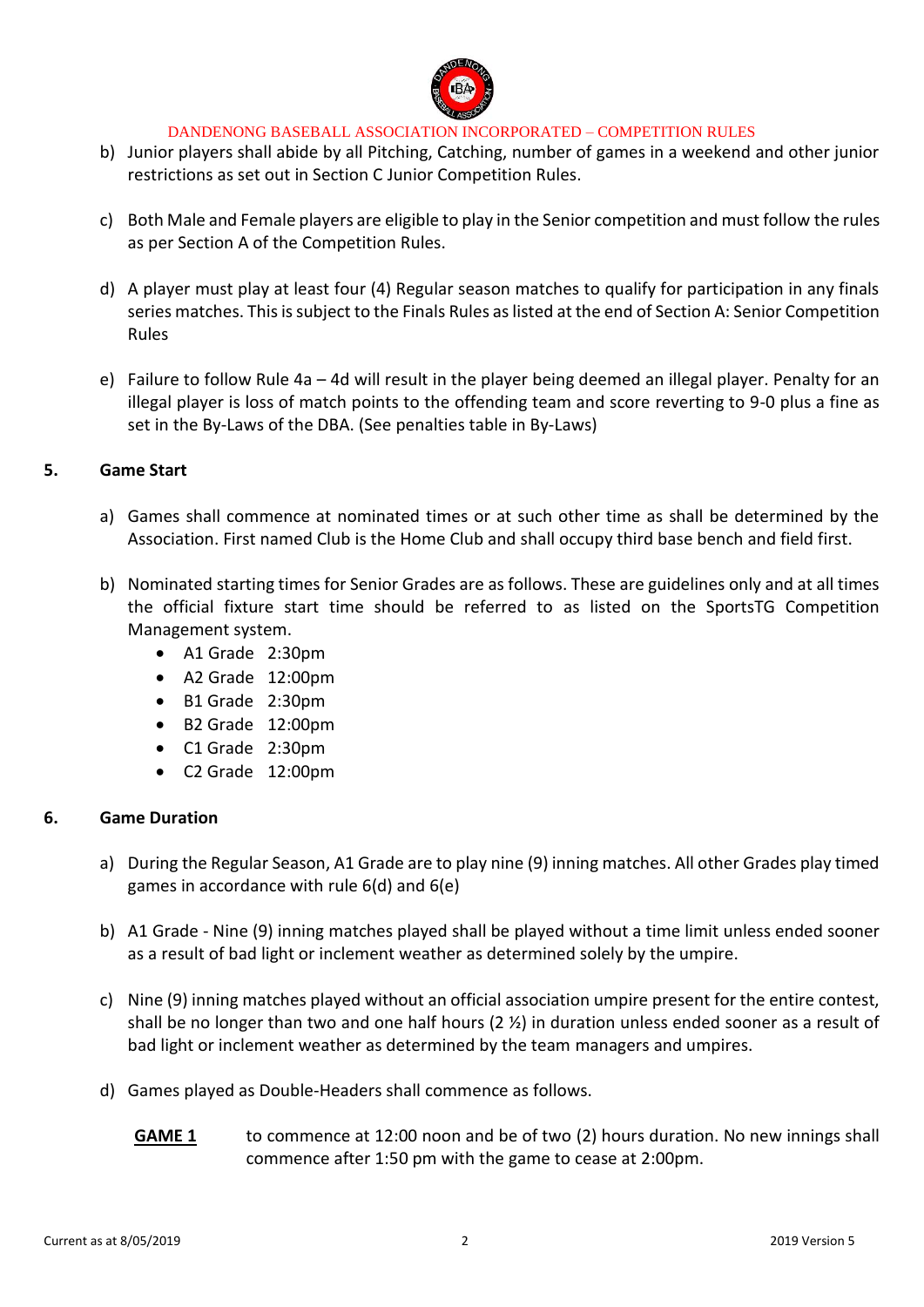

**GAME 2** to commence at 2:30pm and be of nine (9) innings duration in accordance with rule 6(a), 6(b), 6(c) and 6(e)

- e) All timed games for B1 grades are two and one half (2 ½) hours duration, dead stop, but are subject to a ten (10) minute rule. This rule means that no new inning is to start within ten (10) minutes of the scheduled end of the game. This leads to a number of situations that should be clarified as listed below.
- f) All timed games for A2, B2, C1 and C2 grades are two (2) hours duration, dead stop, but are subject to a ten (10) minute rule. This rule means that no new inning is to start within ten (10) minutes of the scheduled end of the game. This leads to a number of situations that should be clarified as listed below.

| <b>Game Situation</b>                                                                                                    | <b>Finish Time</b>                                                                                                                                                                           |  |
|--------------------------------------------------------------------------------------------------------------------------|----------------------------------------------------------------------------------------------------------------------------------------------------------------------------------------------|--|
| The home team is leading and the bottom half of<br>an inning is about to start with more than 10<br>minutes remaining -  | The game continues until the required outs have<br>been achieved or the 2 hours/2 1/2 hours is<br>reached, at which point the game stops whether<br>the inning is complete or not.           |  |
| The home team is leading and the bottom half of<br>an inning is about to start with less than 10<br>minutes remaining -  | The game continues until the required outs have<br>been achieved or the 2 hours/2 $\frac{1}{2}$ hours is<br>reached, at which point the game stops whether<br>the inning is complete or not. |  |
| The home team is trailing and the bottom half of<br>an inning is about to start with less than 10<br>minutes remaining - | The game continues until the required outs have<br>been achieved or the 2 hours/2 $\frac{1}{2}$ hours is<br>reached, at which point the game stops whether<br>the inning is complete or not. |  |
| The home team is leading and the top half of an<br>inning is about to start with less than 10 minutes<br>remaining -     | The game ends immediately.                                                                                                                                                                   |  |
| If the home team is leading at 2pm/5pm -                                                                                 | The game ends immediately.                                                                                                                                                                   |  |
| If the home team is batting and is trailing or<br>scores are drawn at 2pm/5pm -                                          | The pitcher must finish the current batter.                                                                                                                                                  |  |

g) Under no circumstances (other than outlined in the above table) should a timed game go past the 2 hour/2 ½ hour point. The inning does not need to be finished and, if it means that the home team does not complete their half, and have scored less runs that their opposition, the score will revert back to the last completed inning.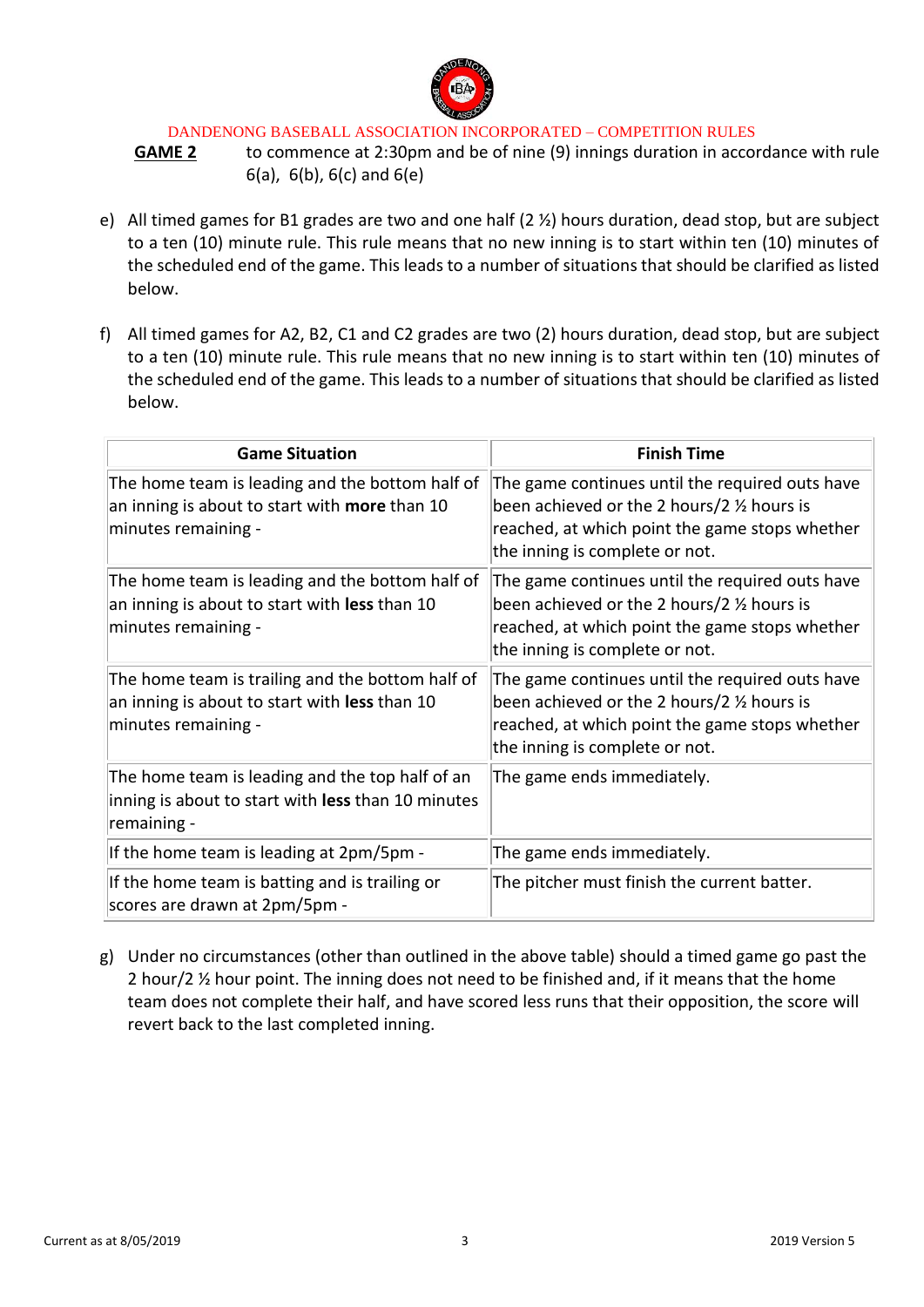

### **7. Game Finish**

### a) **Regular Season**

- (i) All A1 grade games, unless and as otherwise determined by the Association, shall be played over 9 innings, weather and light permitting (As per 6(c) ) or the enforcement of the 10/15 run rule.
- (ii) All B1 grade games, unless and as otherwise determined by the Association, shall be played over 9 innings or 2 hours 30 minutes, whichever comes first, weather and light permitting or the enforcement of the 10/15 Run rule.
- (iii) All A2, B2, C1 and C2 grade games where applicable, unless and as otherwise determined by the Association, shall be played over 9 innings or 2 hours, whichever comes first, weather and light permitting or the enforcement of the 10/15 Run rule.

### **8. Game Re-entry – A and B Grades**

- a) Applicable to A1 & B1 Grades only. C1 and C2 competitions are standalone and non-double header fixture competitions and hence this rule does not apply to these grades.
- b) A player who has participated in an A2 or B2 game may also participate in the late game on the same day in the same competition, provided that the player does not enter the late game before the completion of the second innings, except in the case of a Designated Pitcher from early game who should start in the late game. Penalty for breaking this rule is Illegal player and is listed in the penalties table.
- c) Re-Entry in Finals Series games is not permitted in all grades (See Finals series Rules)

### **9. 10/15 Run Rule**

a) After a match has met the minimum time requirement to be a Legal Game as per Rule 11, a 'mercy' rule will apply to all grades.

### b) **10 Run Rule (10 Runs after 7 Innings)**

The match shall end immediately when one team is leading by ten (10) runs or more after seven (7) completed innings.

- c) **15 Run Rule (15 Runs after 5 Innings)** The match shall end immediately when one team is leading by fifteen (15) runs or more after five (5) completed innings.
- d) The game ending provisions of Official Baseball Rules 7.01 shall be applied.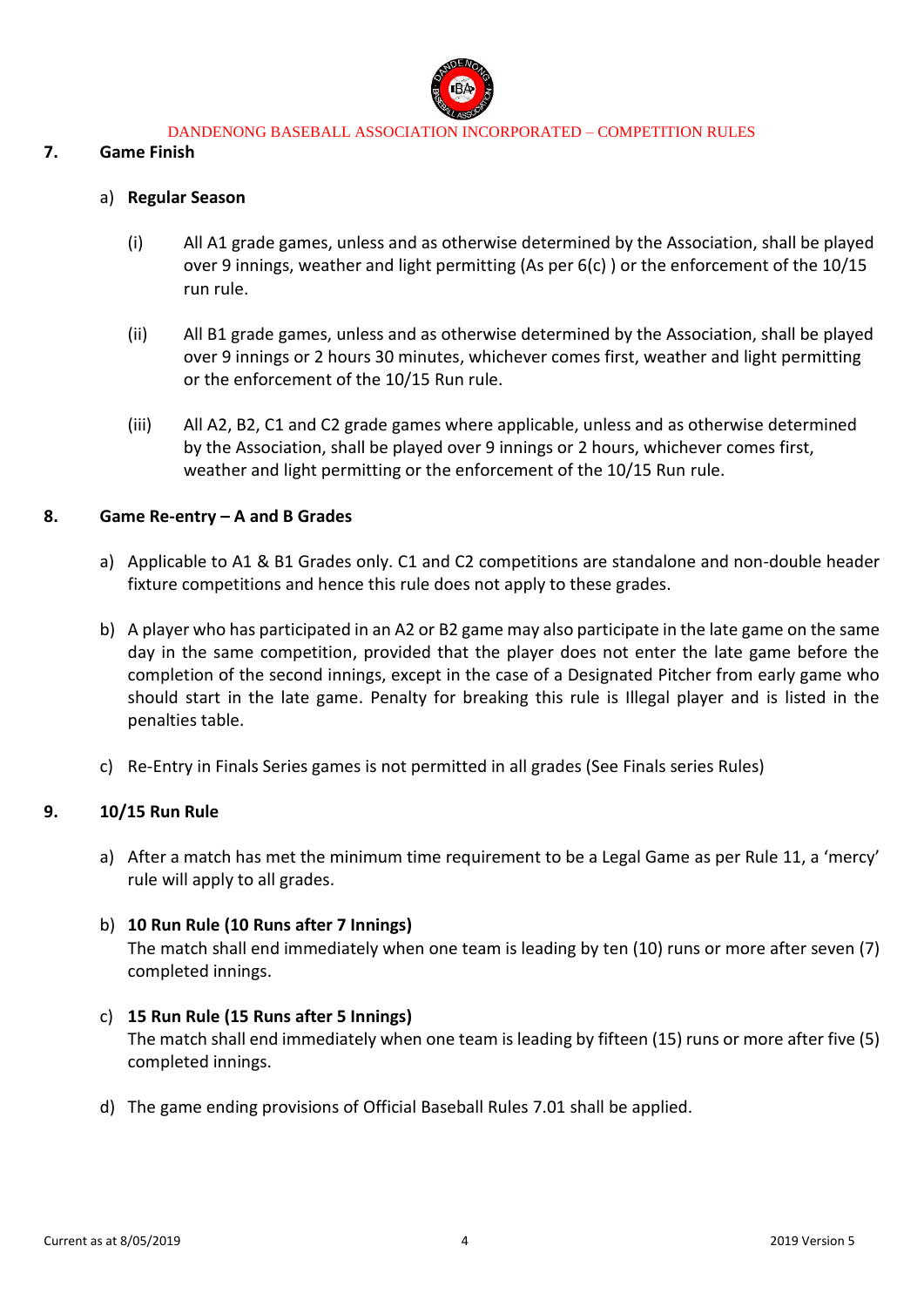

### **10. Forfeit**

- a) In the event of a forfeit, the names of the players in attendance from the defaulting team must be recorded on the Match Report Sheet.
- b) The non-defaulting team must be recorded on the match Report Sheet naming a minimum of seven (7) players and a maximum of nine (9) players if in attendance.
- c) No player then so recorded may play in another game in that round.
- d) Penalty for a forfeit is a fine, as determined by The Association By-Rules, plus full payment of all umpire fees. Repeated forfeits could lead to disqualification. The Score will be 9-0 to the nonforfeiting team. (see penalty table in By-Laws)

### **11. Byes**

a) Where a team is scheduled for a bye in a round, any persons that played in such team for the preceding one game shall be only be allowed to drop one competition grade. *Eg If a player plays A2 grade they can only drop to B1 Grade if their A2 team has a Bye. If a club is not fielding a B1 side then the player cannot drop to the clubs next lowest team. They must sit out.*

#### **12. Legal Game**

a) A "Legal game" shall be a minimum 65 minutes or a regulation game per Rule  $4.10(c)$  of the Australian Baseball Rules.

### **13. Premiership Points/Ladder Rankings**

- a) Two (2) points shall be allocated for each win in a Competition Match. A tied game shall result in one (1) point to each team. In the event of a game being declared 'No Game' one (1) point shall be awarded to each team.
- b) Win Percentage shall determine the position of teams on the premiership table. To determine the win percentage the following procedure shall apply: Total runs for, plus runs against divided into total runs for.

$$
Win\% = \frac{total\ number\ of\ wins \times (\frac{1}{2} \times number\ of\ draws)}{Total\ games\ played}
$$

The team having the higher quotient shall be considered to have the better performance.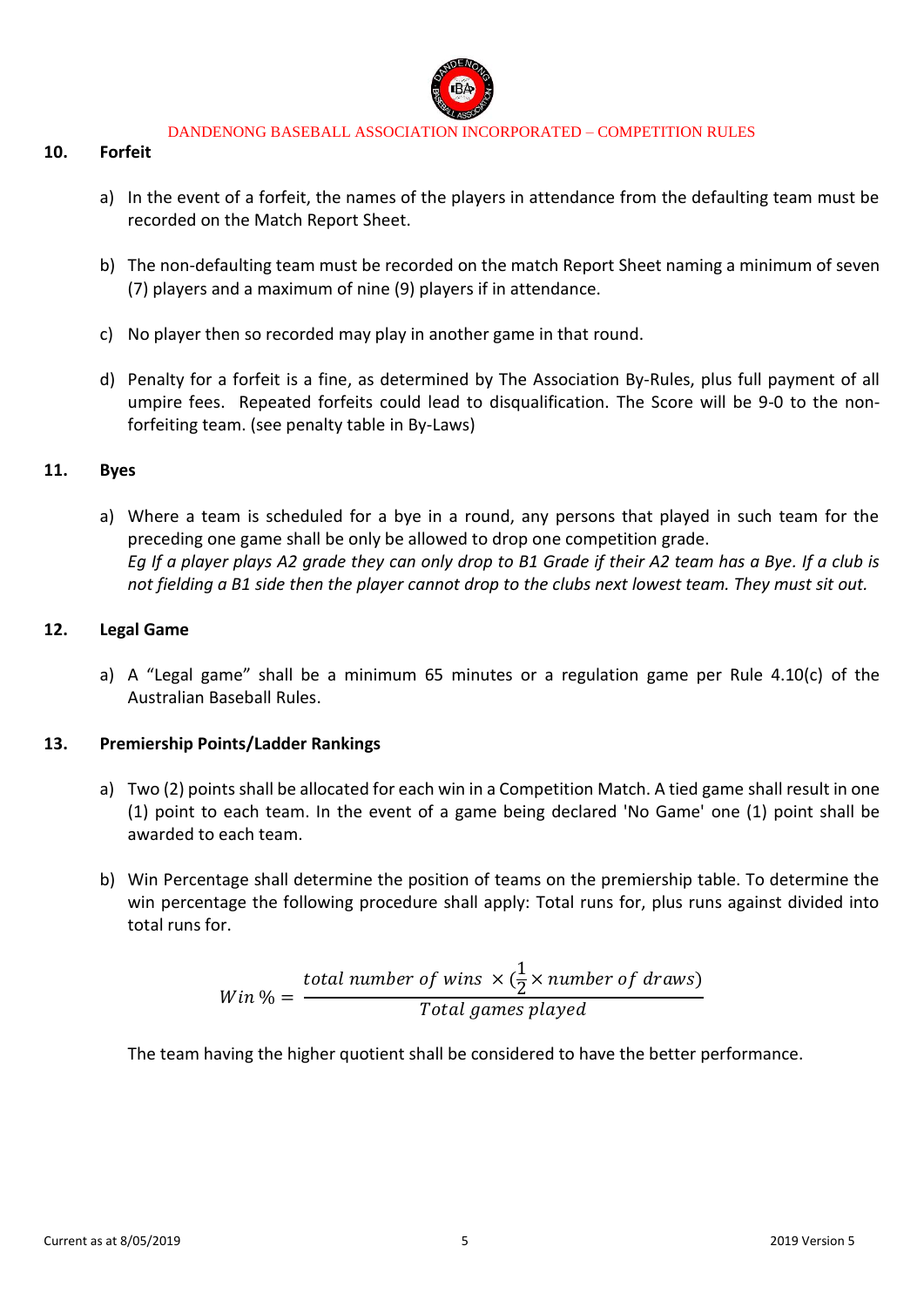

### **14. Ground Equipment**

To be provided by home teams:

### a) **Playing Area**

The playing field shall be enclosed if possible but on all grounds not enclosed, a net or distinguishing mark and line shall be placed sixty feet from the home plate. Where the distance beyond the first and third base line exceeds ninety feet, a white line shall be marked parallel with the respective base line. Any foul fly ball can be legally caught within the fenced or unfenced ground but not behind the back net limits and conditions to be established by the managers with the umpire.

### b) **Back Nets**

A securely erected continuous back net at least thirty feet by ten feet is required.

### c) **Pitching Mats**

A securely pegged mat with a minimum size of 6 feet by 4 feet is required. Grounds which have a raised mound are exempt.

### d) **Bases**

Bases are to be white and secured with adequate pegs. This includes Hollywood style fixings where bases are removable.

### e) **Home Plate**

Home plate is to be white and flush to the surface. On constructed baseball fields the plate shall be permanently fixed. This includes Hollywood style fixings where plates are removable.

### f) **Players' Benches**

Benches must be provided for all games.

### g) **Match Balls**

In all senior games, two new approved leather waterproof baseballs of the same brand are to be available. Sufficient extra balls are to be available. Vinyl baseballs are not permitted in senior games. Match baseballs shall not be available for pre-inning warm-ups except for use by the pitcher.

### h) **Home Run Fences**

Where a temporary home run fence is used such home run fence shall be defined by locating witches' hats or flags of cloth at least eighteen inches' square on single wooden poles. No discs or metal plates permitted. A preferred white line is to be marked on the ground joining each marker. The home team Club shall be required to locate two responsible members on the home run fence to assist the umpire to judge on close decisions concerning whether the ball landed over the line. The use of a temporary fence is optional.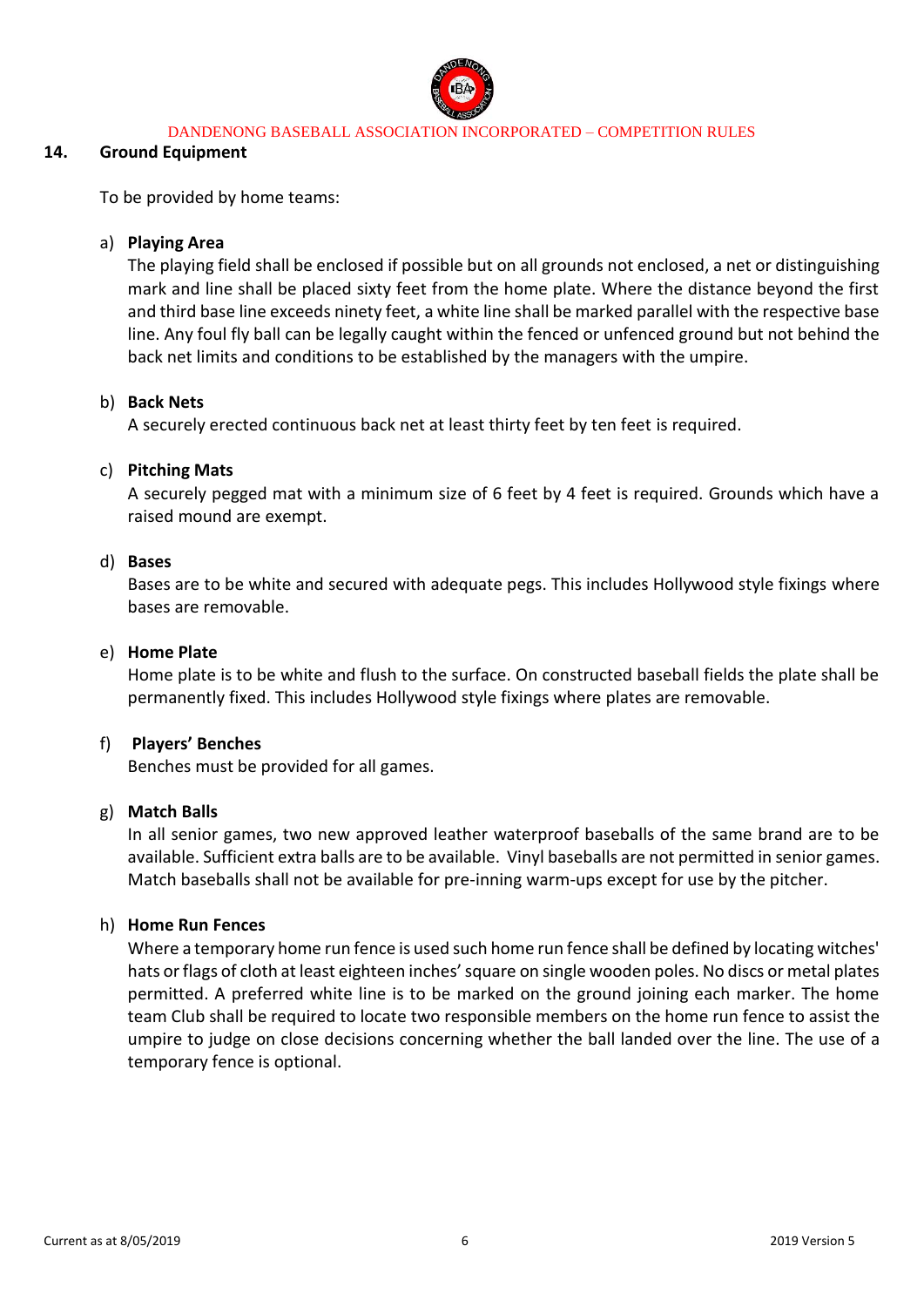

### **15. Uniforms and Equipment**

- a) Uniforms shall be registered in agreeance with the Dandenong Baseball Association.
- b) No player whose uniform does not conform to that of his team mates shall be permitted to participate in a game. As per Rule 15, (b), i

Exception for all grades other than A1:

- i) Seven players at least shall comply and the other two shall be as near as possible to the team uniform. All deficiencies shall be reported by the umpire.
- ii) Coaches' uniform is not compulsory, provided a Club jacket or shirt is worn.

#### c) **Jackets**

- a) A pitcher may bat wearing a jacket. A batting pitcher who reaches base may at the completion of that play put on (or remove) his/her jacket provided it is readily available with the base coach. No other player may wear a jacket while playing.
- b) Outfielders may wear jackets in poor weather conditions at the discretion of the umpire(s). Poor weather conditions shall be determined by the umpire(s). Jackets must be in approved club colours/styles.

#### d) **Helmets**

The wearing of helmets, in club colours, whilst batting, catching and base running or base coaching is compulsory. Batters must wear dual ear protection type helmets. Base coaches are permitted to wear skull-cap style helmets except junior bases coaches who must wear double eared helmets at all times.

#### e) **Gloves**

No circle marking shall be different in colour to the glove and should conform to the dimension and colour requirements of Official Baseball Rules 3.04, 3.05, 3.06 & 3.07.

#### f) **Bats**

- i) All baseball bats must conform to the Rules of Baseball 1.10.
- ii) For all Senior Grade competitions, wood, wood composite and wood laminate baseball bats shall only be used.

#### g) **Caps**

Club caps to be worn by fielding team, coaches and managers at all times.

### **16. Smoking and Drinking**

a) No alcoholic beverage or smoking shall be permitted upon the playing field or surrounding areas including in and behind dugouts. Without warning offenders shall be ejected from the game with no subsequent action apart from a fine.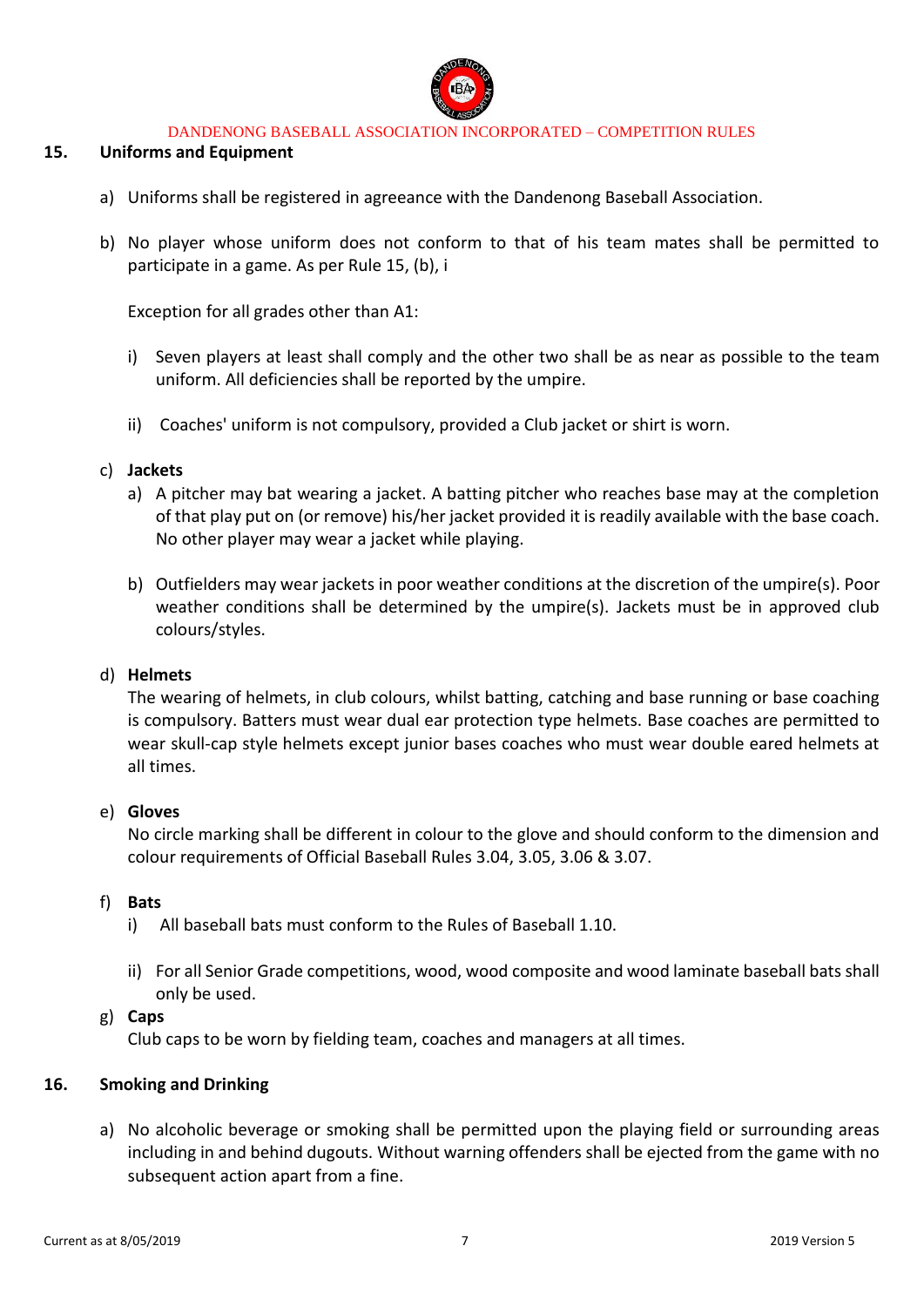

#### **17. Umpires**

- a) Where possible, the Association (DBUA) will provide Official Umpires for all games.
- b) Should an umpire not be in attendance the home team shall arrange for the umpiring of the game and complete a Match Report Sheet at the immediate conclusion of the game and pass to the home club secretary to return to the association within 72 hours of the game. When only one umpire is present and intends to call the game from behind the catcher the home Club shall supply a base umpire. Any changes in club umpires must be by mutual agreement of both team managers and should be listed on match sheet. For all games, managers shall tender batting order lists per Rule 4.03 to the umpire.

#### **18. Match Report Sheet**

- a) The home club is responsible for the provision of an official Match Report Sheet.
- b) Upon the completion of the match, the Umpire shall complete a match report sheet in full, including the Ground Condition section, best player votes and any reports of players.
- c) The home club coach or team manager shall be responsible to ensure the signatures of both team managers are affixed to the Match Report Sheet and deliver all match sheets to the home club Secretary who shall in turn, forward all Match Reports to the Association Secretary no later than 72 hours after completion of the match. [\(seniors@dandenongbaseballassociation.com\)](mailto:seniors@dandenongbaseballassociation.com)
- d) All players' names shall be clearly written or printed with blue or black ink, with surname, then given name in full.
- e) The Secretary of the Association/Umpires Co-ordinator is to be advised of any reported player within 4 hours of the completion of the game, and is to receive the full written report no later than the evening following the game.
- f) The team managers must come to the scorer's area and sign the Match Report Sheet after its completion by the umpire. Signing of the report is compulsory and provides the opportunity for managers to note the details on the sheet.
- g) Junior pitch counts must be recorded on this sheet for any junior pitching in a senior competition. Any junior player must be noted on the match sheet.
- h) All pitchers and catchers should be denoted on the match sheet.
- i) Failure to correctly fill out the match report sheet will result in the HOME CLUB receiving a fine. One official warning will be issued before a fine is handed down.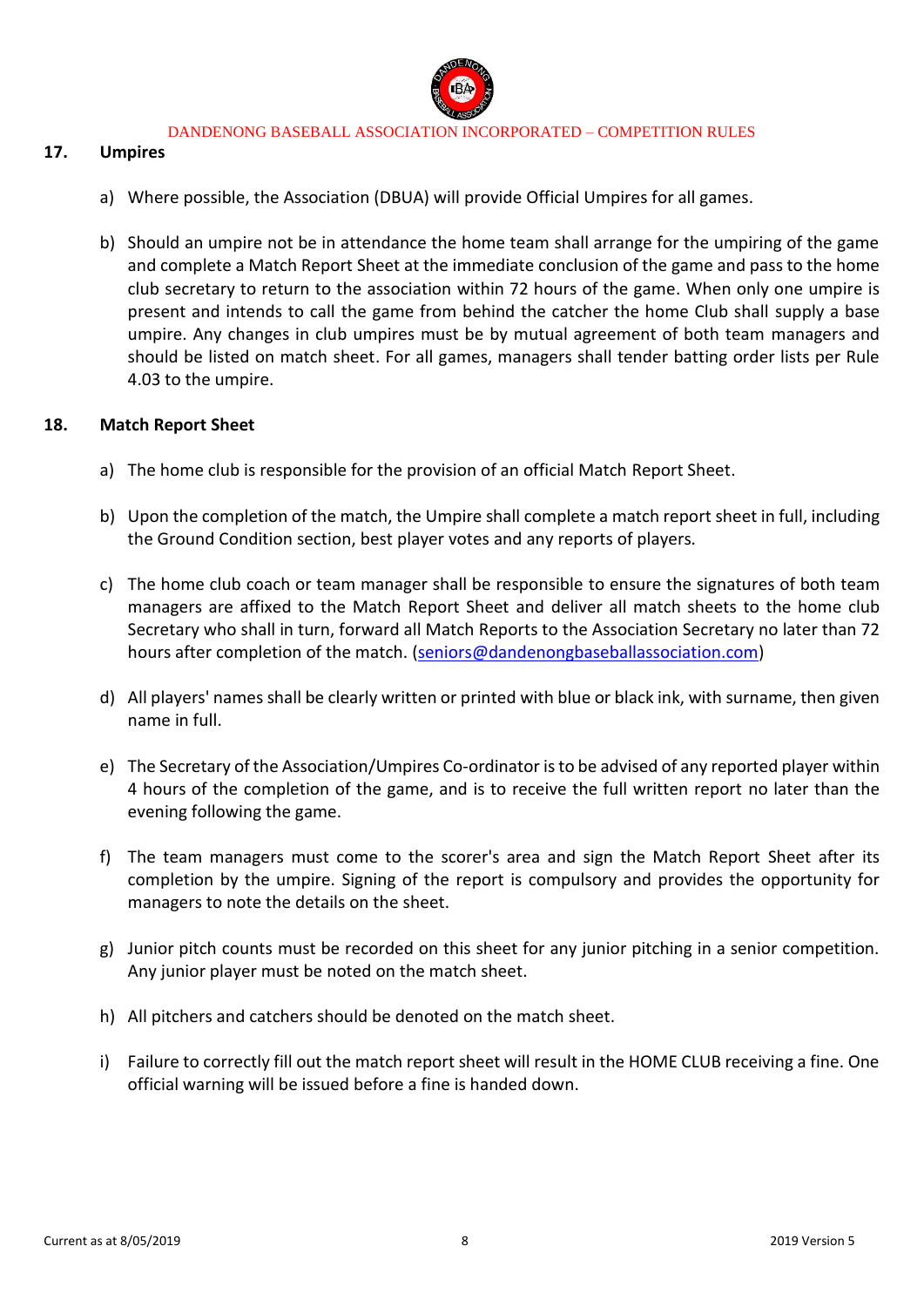

#### **19. Best Player Votes**

- a) For all grades three (3), two (2) and one (1) votes (no shared votes) are compulsory and shall be recorded by the chief umpire on the Match Report Sheet, and must be forwarded to the Association Secretary.
- b) Where there is no Official Umpire both managers and scorers must sign the Match Report Sheet and complete votes at the immediate completion of the game.

#### **20. Statistics**

a) For A1 Grade games, statistics sheets shall be completed and forwarded to the official appointed person within 72 hours of the completion of the match. [\(stats@dandenongbaseballassociation.com\)](mailto:stats@dandenongbaseballassociation.com)

#### **21. Scorers**

- a) Scorers shall be responsible for recording of match details and will sit together.
- b) Clubs shall provide suitable facility for scorers.
- c) The home team shall advise the Association of the match details as directed.
- d) Scorer's must follow the CABS Scorer's Code of Conduct at all times, regardless of their level of accreditation.
- e) Scorer's must notify the plate umpire when a Junior reaches 10 pitches remaining in their pitch count. The umpire will notify the Manager of the appropriate team. Scorer's must cross reference their pitch count with the opposition scorer on a regular basis to ensure they have the correct count. If one count is higher, the higher count shall be deemed correct.

### **22. Tribunal**

- a) The Association Tribunal shall meet at a suitable time following a player or official being ejected from a game and such meeting, when necessary, shall convene at a venue determined by the Executive commencing at a suitable nominated time. Team managers should take note of the report as it will be noted on the match sheet. The club shall also be notified if a player is reported within 72 Hours of the match. It is the responsibility of ejected members to provide witnesses in support of their defence. Refer to Tribunals Process.
- b) Any player ejected from a game must be reported on the Match Sheet
- c) A player if ejected should expect to hear from the Chairman of the Tribunal or nominated person within 72 hours of the match they have been ejected from. This is subject to the availability of the Tribunal to assess the facts presented by the Umpire(s)
- d) Any umpire must notify the association umpire's coordinator on the day of the game if they have ejected a player and the reason why. This includes all club umpires.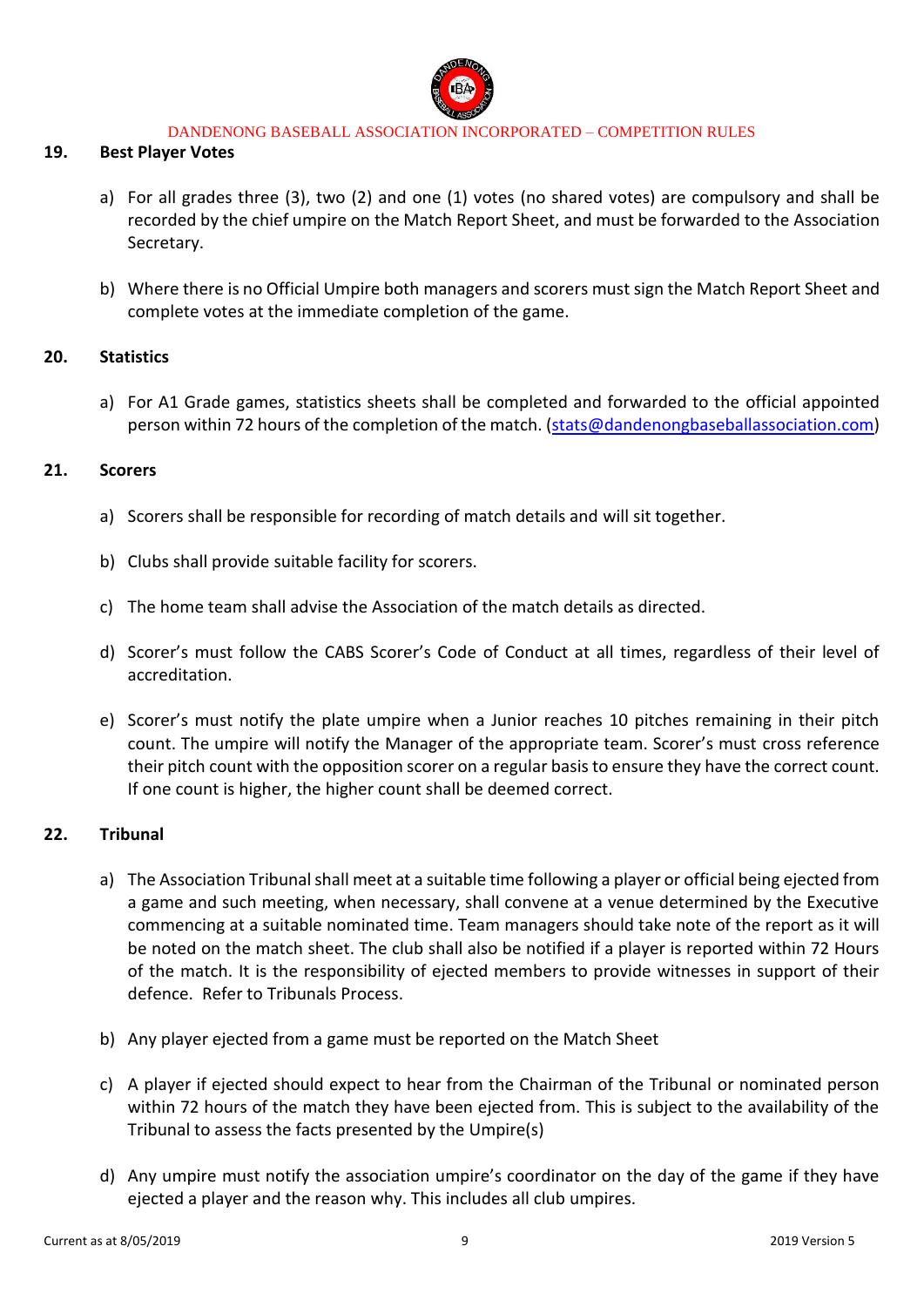

e) Further details on Tribunal process is listed in the Dandenong Baseball Association Tribunal Process.

### **23. Designated Hitter**

- a) A Designated Hitter can be used in all grades (Rule 5.11).
- b) In B2, C1 and C2 Grades, the Batting Through rule applies (Rule 26), but a Designated Pitcher for the given Designated Hitter will not bat.

#### **24. Designated Pitcher**

- a) A Designated Pitcher can be used in a game in conjunction with a specified Designated Hitter in the line-up in A2 and B2 competitions only.
- b) A Designated Pitcher once removed from pitching in an A2 or B2 game must not field any other position in an earlier game, or they are deemed a regular player and cannot start in the later game.
- c) A Designated Pitcher must be listed in the starting 9 players in a later game, and must participate in at least 1 Inning to qualify to play in the starting line-up in a early game.

#### **25. Junior Restrictions in Senior Competition**

#### a) **Pitching Limits**

Refer to Junior Competition rules, Rule 20 Pitching Conditions. Penalties as per penalties table.

#### b) **Juniors Pitching and Catching**

No junior playing in senior competition is allowed to pitch and catch in the same day. Penalties as per penalties table

#### c) **Juniors Catching**

- (i) Junior catchers are allowed to catch in a maximum of two (2) games per weekend. If a player has caught in their junior game, they are only allowed to catch in one (1) senior game for the weekend. If a player has not caught in a junior game that weekend, they may catch in two (2) senior games for the weekend.
- (ii) All junior catchers are required to wear a throat guard/protector on their masks.
- (iii) Penalties as per penalties table.

### **26. Pitcher and Catcher Speed-Up Rule**

- a) When there is two out, it is mandatory that a runner replaces the pitcher and/or catcher if they are on base.
- b) When there is none or one out, the manager has the option to replace the pitcher and/or catcher with a runner if they are on base. This rule applies to all senior grades.

Current as at 8/05/2019 **10** 2019 Version 5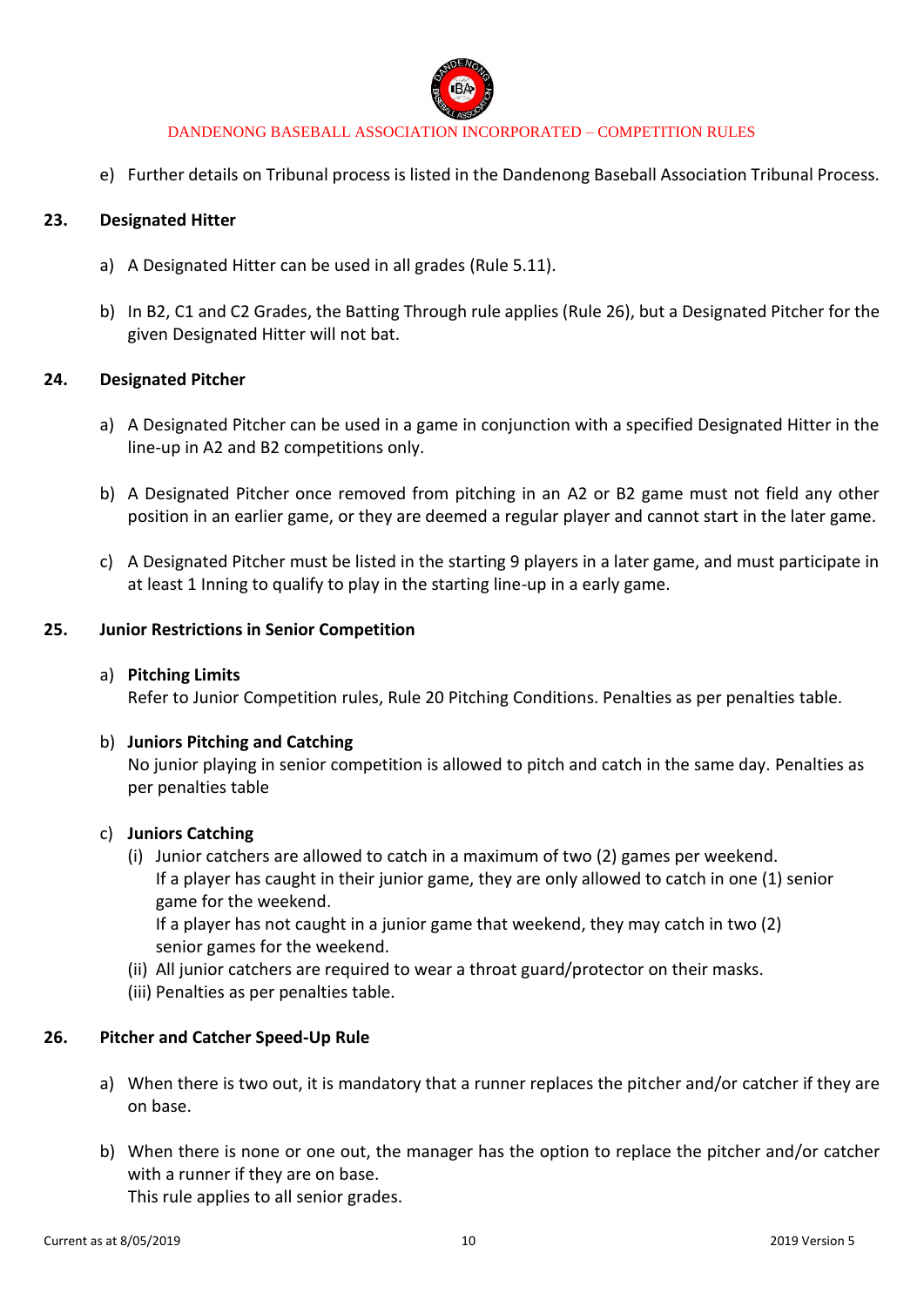

c) The runner shall be any registered player who is eligible to participate in the competition.

### **27. Seven Run Rule - Applicable in B2, C1 and C2 Games**

a) A team shall bat for a maximum of seven runs in any offensive innings. As the seventh run crosses the plate, the scorer shall notify the Umpire. At the completion of the seventh run, the Umpire shall call 'Time'. This rule is applicable to regular season games only.

### **28. Batting Through - Applicable in B2, C1 and C2 Games**

- a) All participating in the above-mentioned competitions can take advantage of the extended batting line-ups, to a maximum of twelve (12) batters.
- b) This is optional.
	- (i) If teams do not use the extended line-ups, then they are bound by the traditional removal of players and bench players coming into the game.
	- (ii) If teams do use the extended line-ups, then players can be substituted in and out of the game as the manager sees fit.
	- (iii) If a team has more than twelve named players in any given match, only twelve may bat. Any remaining players can be substituted in and out of the game as per Rule 28, b), ii).
- c) If teams are batting using an extended line-up and there is an injury to a player, a BLANK will not be enforced (B2, C1 and C2 Grades ONLY)
- d) Any team wishing to use the extended line-up must indicate their intention to do so prior to the start of the game, with the umpire/s and opposition coach/manager in attendance. In is not compulsory for both teams to use this rule.

### **29. Playing with Blank(s)**

- a) A1, A2 and B1 will be subject to Blanks if they have less than 9 players. B2, C1 and C2 Blanks will only apply if the team elects for this to happen as per 29(c)
- b) If, at the start of the game, a team has less than 9 players (but no fewer than 7 players) they may elect to have their team bat through the line-up (B2, C1 and C2 grades only)
- c) This is optional.
	- (i) If a team elects to play without a blank in their batting line-up, they cannot be supplied a substitute fielder from the opposition club, unless by agreement of both managers and the umpire.
	- (ii) If teams are batting through their line-up and there is an injury to a player, a BLANK will not be enforced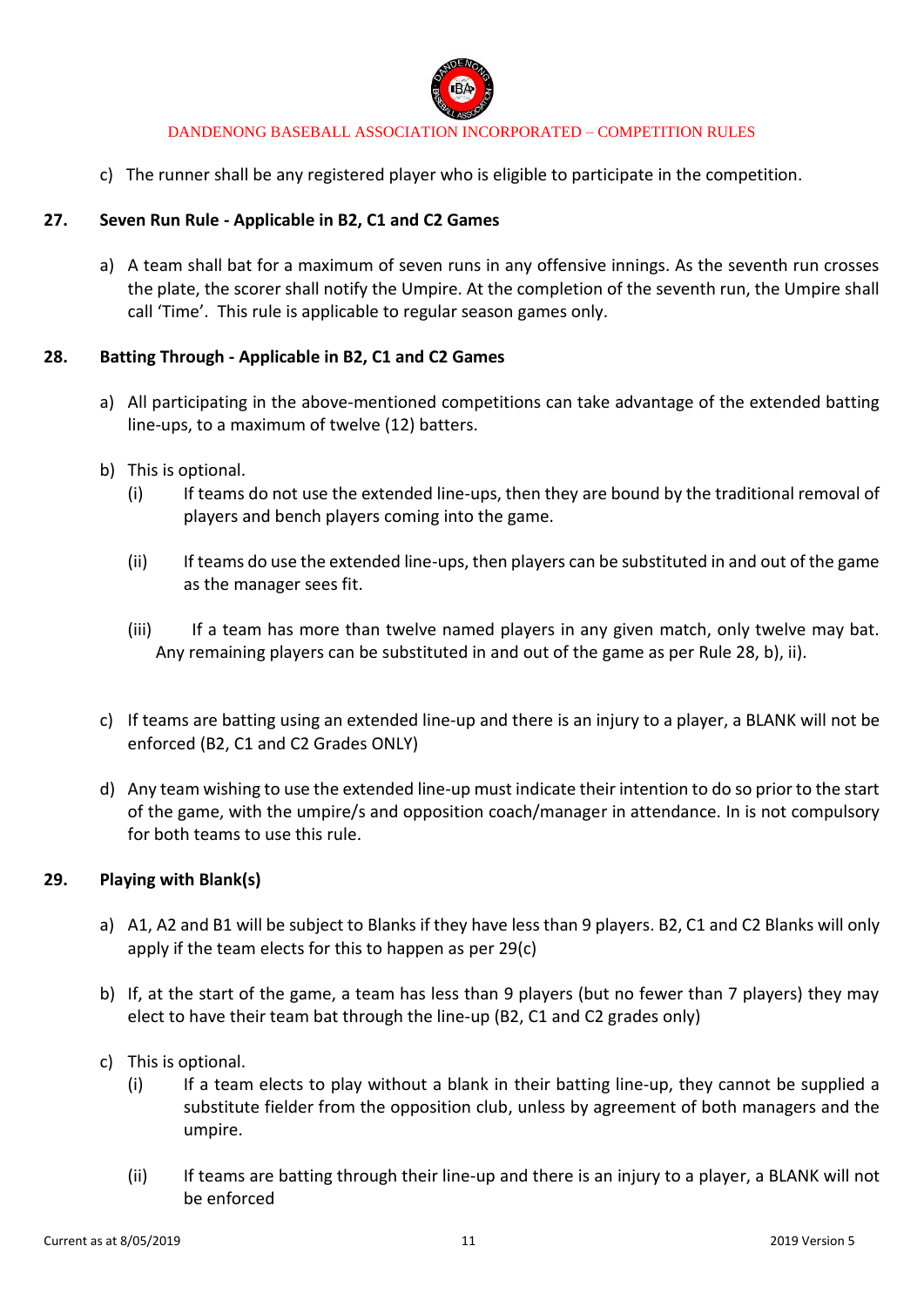

- (iii) If teams choose to enforce the blank in their line-up, they may be provided with a substitute fielder from the opposition club until such time as a player is able to fill the position in the line-up.
- d) Any team choosing to bat through their line-up due to a blank must indicate their intention to do so prior to the start of the game, with the umpire/s and opposition coach/manager in attendance. (As per Rule 28 (d)
- **30. Protests** (By-Law 14)
	- a) If during a match played under the control of the Association any protest shall arise concerning the Playing Rules (other than judgment decisions) the protest shall be dealt with by the Executive Committee, and in such manner as the Executive shall from time to time determine. Notice of the protest stating clearly the rule or rules believed to have been infringed against must be lodged in writing, and received by the Association Secretary within 48 hours, together with the nominated fee (As per association fee structure), which shall be forfeited should the protest be considered frivolous as determined solely by the Executive.
	- b) A protest must be lodged at the time of the objection with the umpire. The umpire must be given the opportunity to consider the point raised by the manager.
	- c) The objecting manager, should they decide to continue the protest advises the umpire, and scorers record details as to:
		- (i) Innings
		- (ii) Position of Runners
		- (iii) The call on player at bat

It is the responsibility of the objecting manager to request the Umpire to endorse upon the Match Report Sheet that a protest has been lodged should they proceed with the protest.

d) In the event of a protest being raised during a preliminary or grand final, all protests will be dealt with as soon as they occur. Games will not continue until protests are dealt with.

# **Finals Rules:**

### **31. 5 Minute Rule**

i) With the exception of A1 Grade, all finals series games include the use of the Five (5) minute rule.

All games with a scheduled finish time shall be subject to the 'Five Minute Rule'. If, at the completion of even innings, from the call of 'side away' and there remains more than five minutes of time before the scheduled completion time, a further complete innings shall be played. If, at five minutes before the scheduled time of completion, and with the home team to bat, then:

If the **HOME TEAM** is **AHEAD** – the game ceases immediately.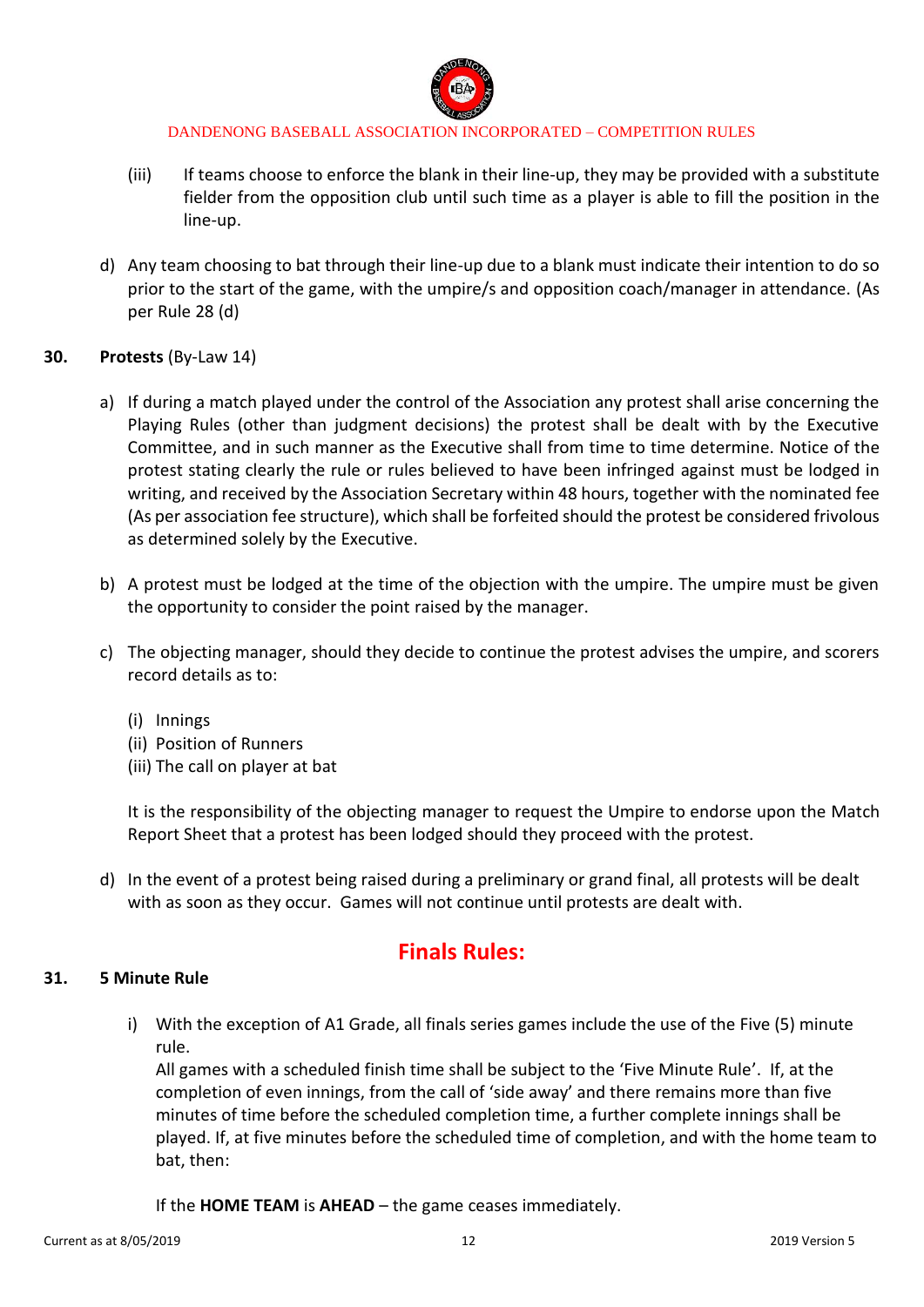

If the **HOME TEAM** is **BEHIND** or the game **TIED** – game continues until the winning run is scored or side is retired.

### **32. 10 Run Rule**

Finals series games will be subject to a 10 Run rule after 7 innings.

### **33. Finals Eligibility**

- (i) Players must play a minimum of 4 regular season matches to be eligible to play in the finals series.
- (ii) Further to the 4 games eligibility, The player must play in the highest grade they have qualified for with the majority of their games, with grade qualification being A(A1 & A2), B(B1 & B2) and C(C1 & C2) grades.

For example, when this player's game counts are combined into A Grade and B Grade totals, the result is they qualify for A Grade.

I.e. A player's total count is:

7 x games in B1 (= 7 total games in B Grade)

3 x games in A2

5 x games in A1 (= 8 total games in A Grade)

This player qualifies for A2 because the combined A Grade total is higher than that of the B Grade games played.

(iii) Any player who has qualified for a lower division finals game has the ability to come up and be named in a higher grade.

E.g. Joe Bloggs qualifies for B1 finals as he has played B1 all year. His club's B1 team doesn't make it through the Semi-Finals, but their A1 team does. He is eligible to play in the A1 team if required.

(iv) If a player has an even number of games in both grades, or have any other exceptional circumstances, clubs must apply in writing to the association executive for approval. Exemptions will be on a case by case basis and will not be automatically approved. Reason for playing in the lower grade must be justified.

For example, Sam Abel has played 5 games in B1 and 5 games in A2. He is automatically eligible for A2 because in the event of an equal number of games, the higher grade takes preference.

(v) Once a player decides to play in a given grade for finals, they cannot go back down once their team is no longer in the finals series. EG. A player qualifies for B2, but decides to play A2 finals. The A2 side doesn't make it past Semi Finals, therefore the player cannot play down in B2 grade the following week. Player can however play up In higher grades the following week, should they have still qualified for finals.

#### **34. Balls in Finals**

- (i) For the Semi-finals, visiting clubs are to provide two (2) balls of the same brand and quality to the home team.
- (ii) The home team is to provide the umpire with four (4) balls of the same brand and quality for use during the game.
- (iii) The association will provide balls for all Preliminary and Grand finals.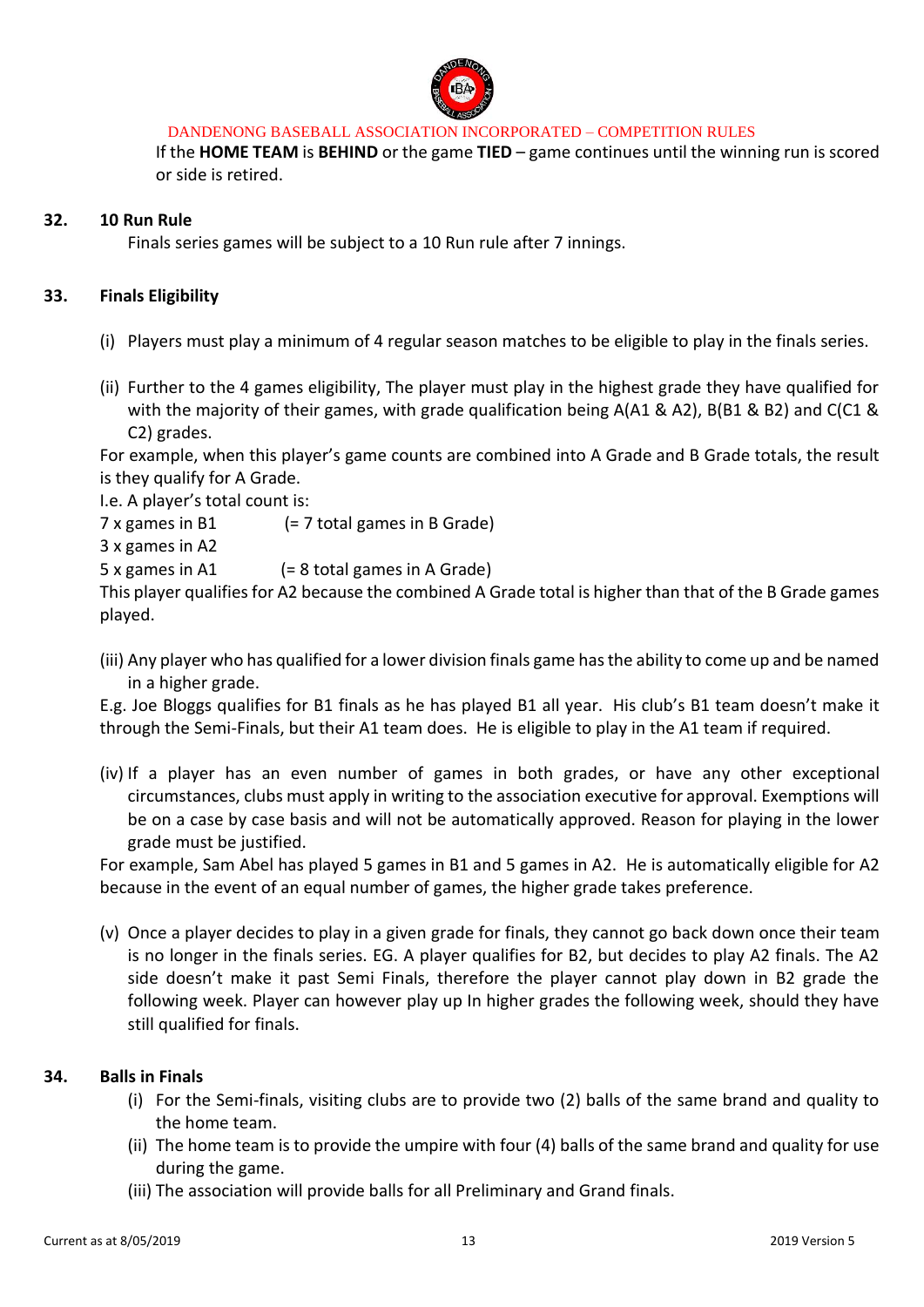

### **35. Umpires in Finals**

- (i) The association is will provide umpires for all matches in the finals series.
- (ii) Should the association be unable to provide an umpire for a game, we will advise the home clubs directly and as soon as possible to provide an umpire (Semi Finals only).
- (iii) Payment of official umpires *is not to be made directly to them.* The association will be billing clubs for the umpires in attendance at *all* finals games.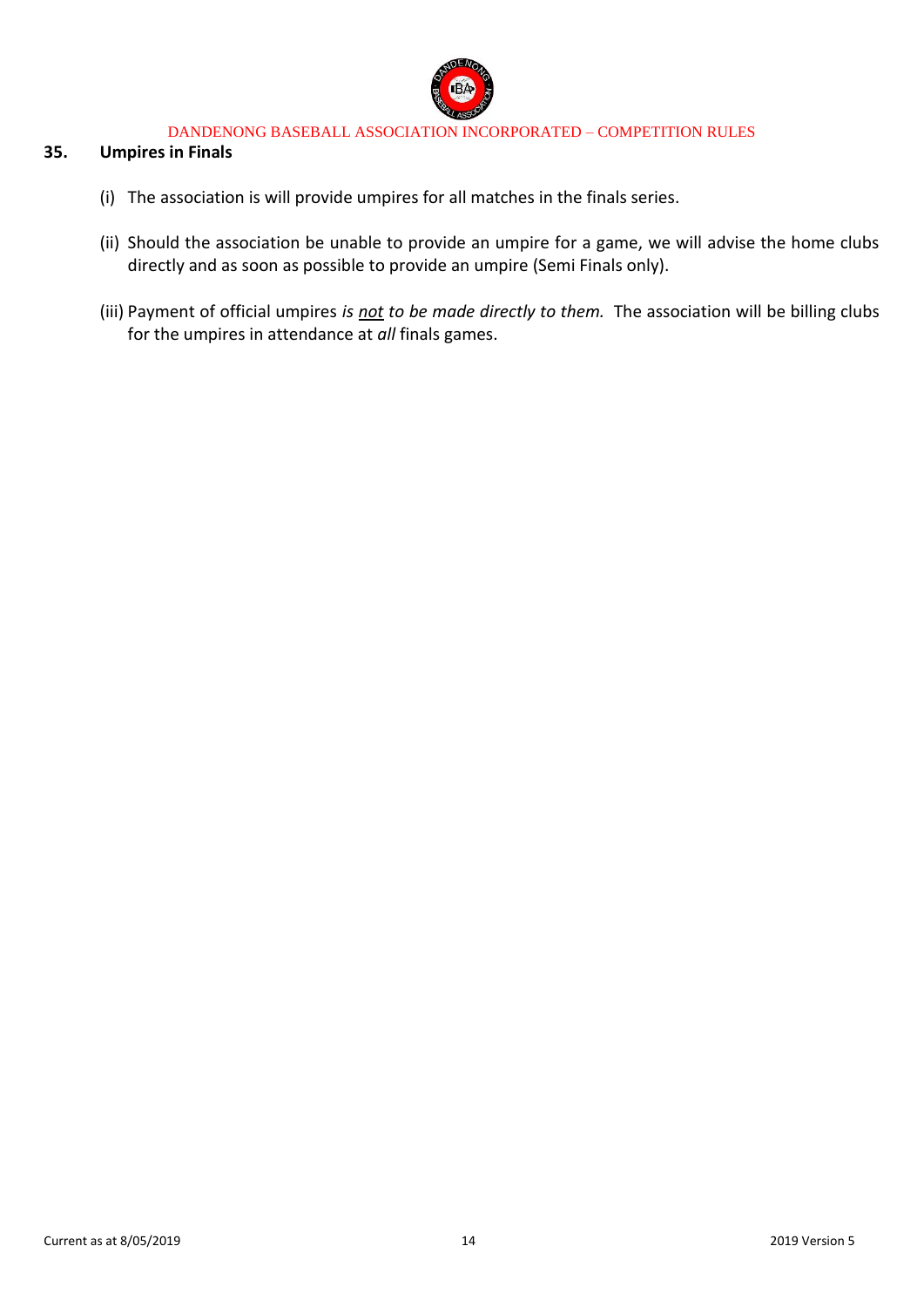

## DANDENONG BASEBALL ASSOCIATION INCORPORATED – COMPETITION RULES **Section B: WOMEN'S COMPETITION RULES**

The Women's Competition Rules are to be read in conjunction with the Fixtures and the Official Baseball Rules published by the National Baseball Congress of America as adopted by the Australian Baseball Federation subject to such alterations and omissions as shall be agreed upon from time to time by the Association to suit local conditions.

### **1. Competition Scheduling**

- a) The Association shall determine the fixture for the regular season for all Winter Dandenong Baseball Association Women's competitions.
- b) The Association may amend the fixture as needed at any time during the regular season.
- c) The Association Secretary or relevant Competition Co-ordinator shall notify all club Presidents and Secretaries of affected clubs as soon as possible of any changes made to fixtures, including but not limited to game locations.

### **2. Season Duration**

- a) The Regular playing season shall commence in the month of April and finish no later than the end of September in any given year.
- b) The Association will determine the number of games for the competition.
- c) Start and finish dates are determined by the Association.

### **3. Grade Structures**

Grading will be determined by the association where necessary. Currently only one (1) grade/division exists, DBA Women's Competition. Should enough teams be present to require more than one grade, the Association has to power introduce a second grade.

#### **4. Eligibility of Players – Regular Season Matches**

- a) Players must attain their age of 13 years before they can compete in the Women's competition.
- b) Junior players shall abide by all Pitching, Catching, number of games in a weekend and other junior restrictions as set out in Section C Junior Competition Rules.
- c) Players must play a minimum of four (4) regular season matches to be eligible to play in a finals series or grand final match. This is subject to the Finals Rules as listed at the end of Section B: Women's Competition Rules
	- d) Failure to follow Rule 4a 4d will result in the player being deemed an illegal player. Penalty for an illegal player is loss of match points to the offending team and score reverting to 9-0 plus a fine as set in the By-Laws of the DBA. (See penalties table in By-Laws)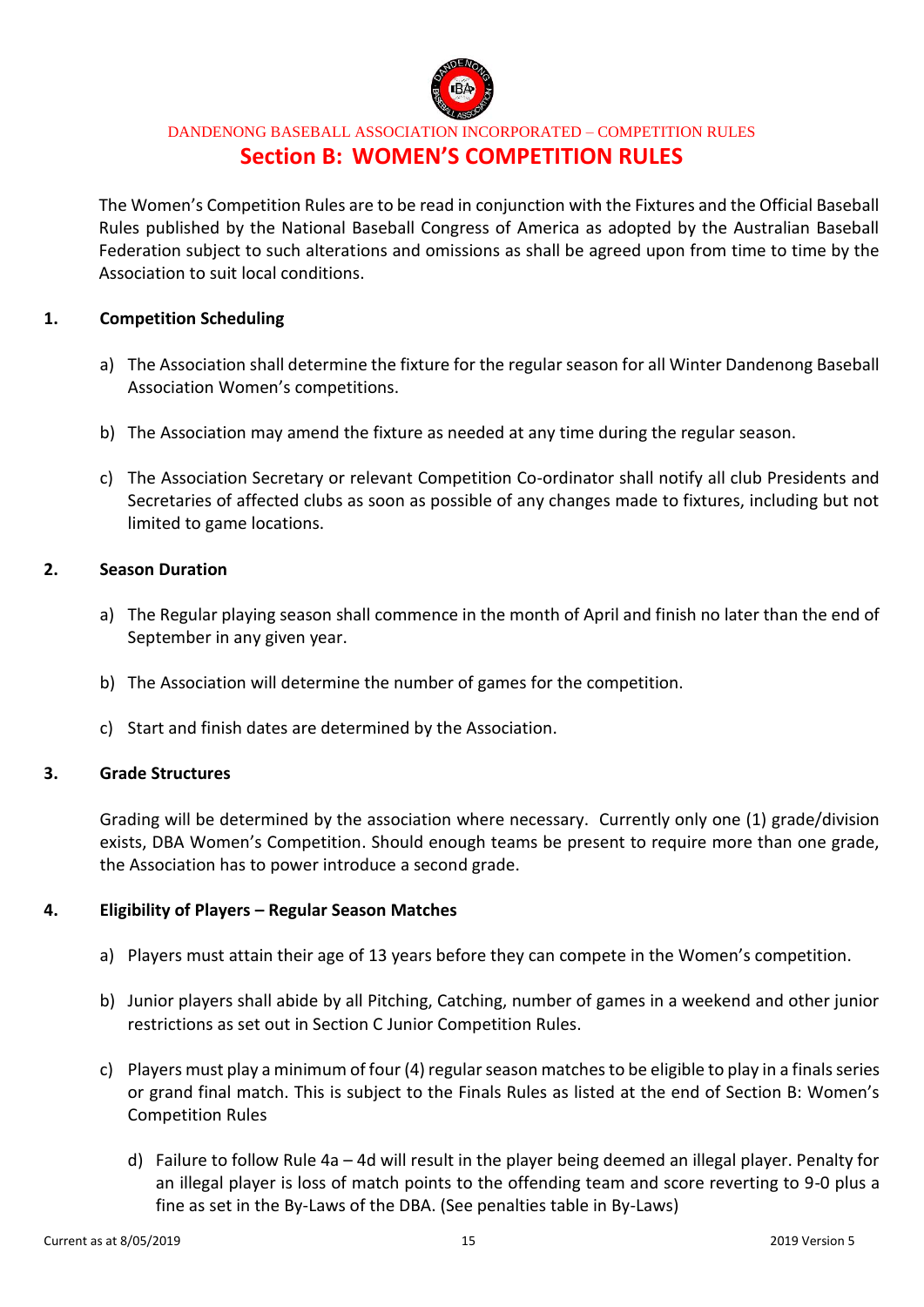

### **5. Game Start & Duration**

a) Games shall commence at nominated times or at such other time as shall be determined and fixture by the Association. First named Club is the Home Club.

*Exception: Games played as Double or Triple-Headers, as team entry permits, shall commence as follows.* 

### **DOUBLE HEADERS:**

*GAME 1* to commence at 11:00 am and be of two (2) hours duration. No new innings shall commence after 12:50 pm with the game to cease at 1:00 pm.

*GAME 2* to commence at 1:30 pm and be of seven (7) innings duration. No new innings shall commence after 3:20 pm with the game to cease at 3:30 pm.

#### **TRIPLE HEADERS:**

*GAME 1* to commence at 09:30 am and be of two (2) hours duration. No new innings shall commence after 11:20 pm with the game to cease at 11:30 am.

*GAME 2* to commence at 12:00 pm and be of two (2) hours duration. No new innings shall commence after 1:50 pm with the game to cease at 2:00 pm.

*GAME 3* to commence at 2:30 pm and be of two (2) hours duration. No new innings shall commence after 4:20 pm with the game to cease at 4:30 pm.

- b) Two (2) hour matches shall cease after two (2) hours according to the officially recorded start time. If time and game is called during the home club's at bat and the home club is leading, the match will cease immediately with the all runs up to that point be recorded as the final score. If the away team is at bat when time and game is called, the score shall revert back to the last full inning.
- c) All time games are two (2) hours duration, dead stop, but are subject to a ten (10) minute rule. This rule means that no new inning is to start within ten (10) minutes of the scheduled end of the game. This is stated as per Rule 5, a). This leads to a number of situations that should be clarified.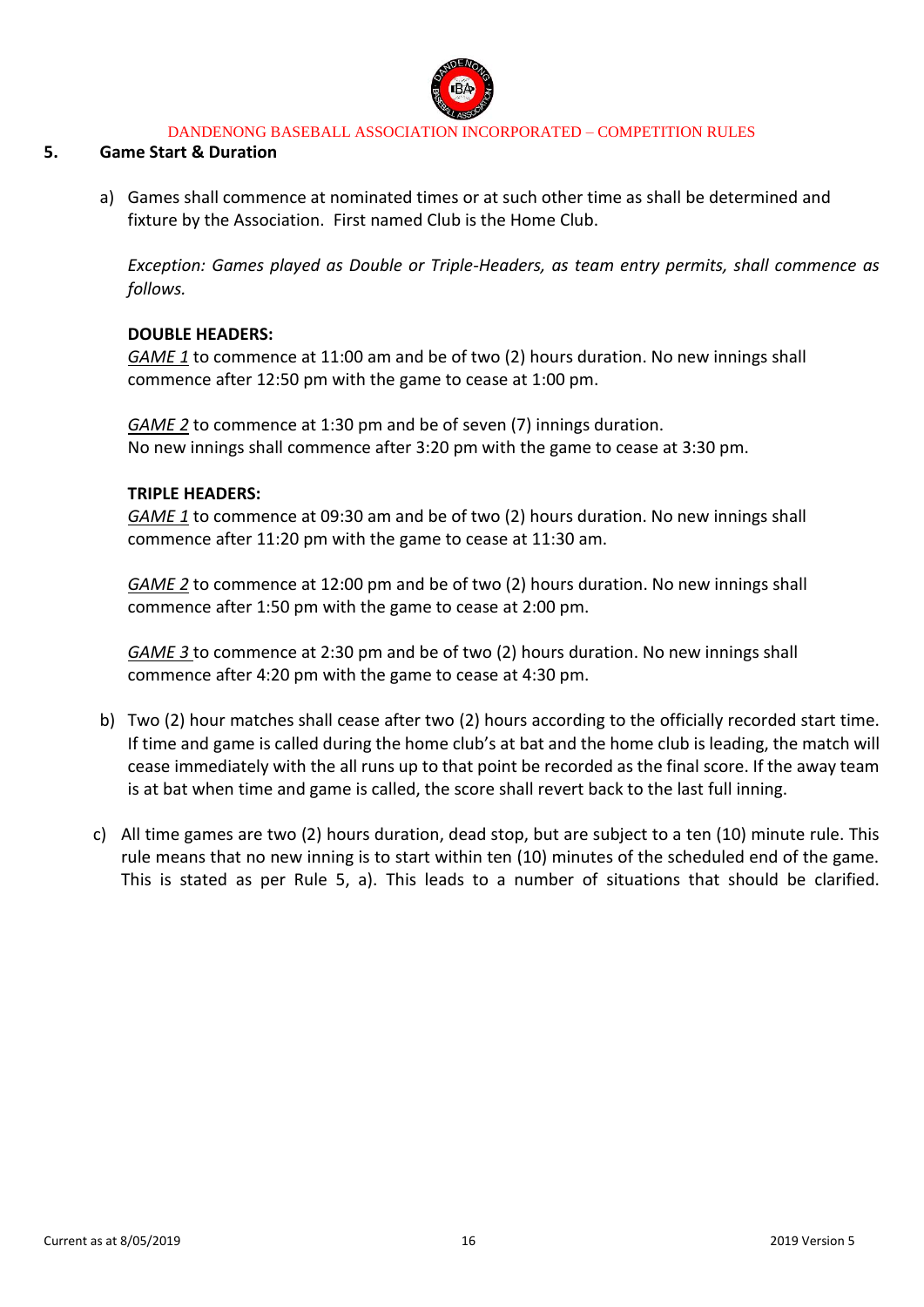

| <b>Game Situation</b>                                                                                                          | <b>Finish Time</b>                                                                                                                                                      |  |
|--------------------------------------------------------------------------------------------------------------------------------|-------------------------------------------------------------------------------------------------------------------------------------------------------------------------|--|
| The home team is leading and the bottom half of<br>an inning is about to start with <b>more</b> than 10<br>minutes remaining - | The game continues until the required outs have<br>been achieved or the 2 hours is reached., at<br>which point the game stops whether the inning is<br>complete or not. |  |
| The home team is leading and the bottom half of<br>an inning is about to start with less than 10<br>minutes remaining -        | The game continues until the required outs have<br>been achieved or the 2 hours is reached, at which<br>point the game stops whether the inning is<br>complete or not.  |  |
| The home team is trailing and the bottom half of<br>an inning is about to start with less than 10<br>minutes remaining -       | The game continues until the required outs have<br>been achieved or the 2 hours is reached, at which<br>point the game stops whether the inning is<br>complete or not.  |  |
| The home team is leading and the top half of an<br>inning is about to start with less than 10 minutes<br>remaining -           | The game ends immediately.                                                                                                                                              |  |
| If the home team is leading at the nominated<br>finish time -                                                                  | The game ends immediately.                                                                                                                                              |  |
| If the home team is batting and is trailing or<br>scores are drawn at the nominated finish time -                              | The pitcher must finish the current batter.                                                                                                                             |  |

d) Under no circumstances (other than outlined in the above table) should a timed game go past the two (2) hour point. The inning does not need to be finished and, if it means that the home team does not complete their half, and have scored less runs that their opposition, the score will revert back to the last completed inning.

### **6. Game Finish**

- a) All Women's grade games where applicable, unless and as otherwise determined by the Association, shall be played over 7 innings or 2 hours, whatever comes first, weather and light permitting, or the enforcement of the 10 run rule. This includes finals series games.
- b) As Per Rule 5 (Game Start & Duration) Timed games shall finish as specified by the above-mentioned rule.

### **7. 10 Run Rule**

a) After a match has met the minimum time requirement to be a Legal Game as per Rule 9, a 'mercy' rule will apply to all grades.

### b) **10 Run Rule (10 Runs after 5 Innings)**

The match shall end immediately when one team is leading by ten (10) runs or more after five (5) completed innings.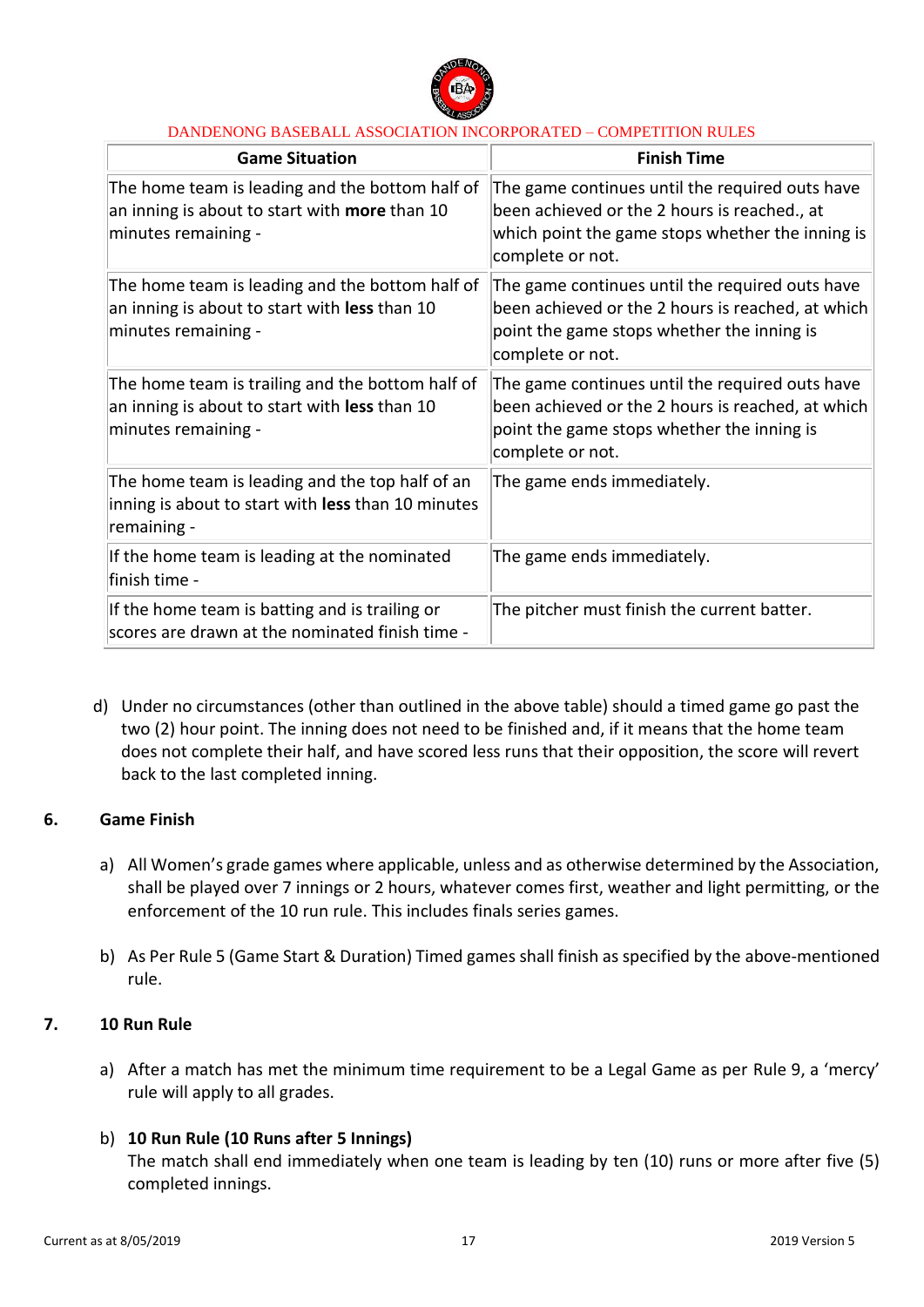

c) The game ending provisions of Australian Baseball Rules 7.01 shall be applied.

### **8. Forfeit**

- a) In the event of a forfeit, the names of the players in attendance from the defaulting team must be recorded on the Match Report Sheet.
- b) The non-defaulting team must be recorded on the match Report Sheet naming a minimum of seven (7) players and a maximum of nine (9) players if in attendance.
- c) No player then so recorded may play in another game in that round.
- e) Penalty for a forfeit is a fine, as determined by The Association By-Laws, plus full payment of all umpire fees. Repeated forfeits could lead to disqualification. The Score will be 9-0 to the nonforfeiting team. (see penalty table in By-Laws)

### **9. Legal Game**

A "Legal game" shall be a minimum 65 minutes or a regulation game per Rule 4.10(c) of the Australian Baseball Rules.

#### **10. Premiership Points/Ladder Rankings**

- a) Two (2) points shall be allocated for each win in a Competition Match. A tied game shall result in one (1) point to each team. In the event of a game being declared 'No Game' one (1) point shall be awarded to each team.
	- b) Win Percentage shall determine the position of teams on the premiership table. To determine the win percentage the following procedure shall apply: Total runs for, plus runs against divided into total runs for.

$$
Win\% = \frac{total\ number\ of\ wins \times (\frac{1}{2} \times number\ of\ draws)}{Total\ games\ played}
$$

The team having the higher quotient shall be considered to have the better performance.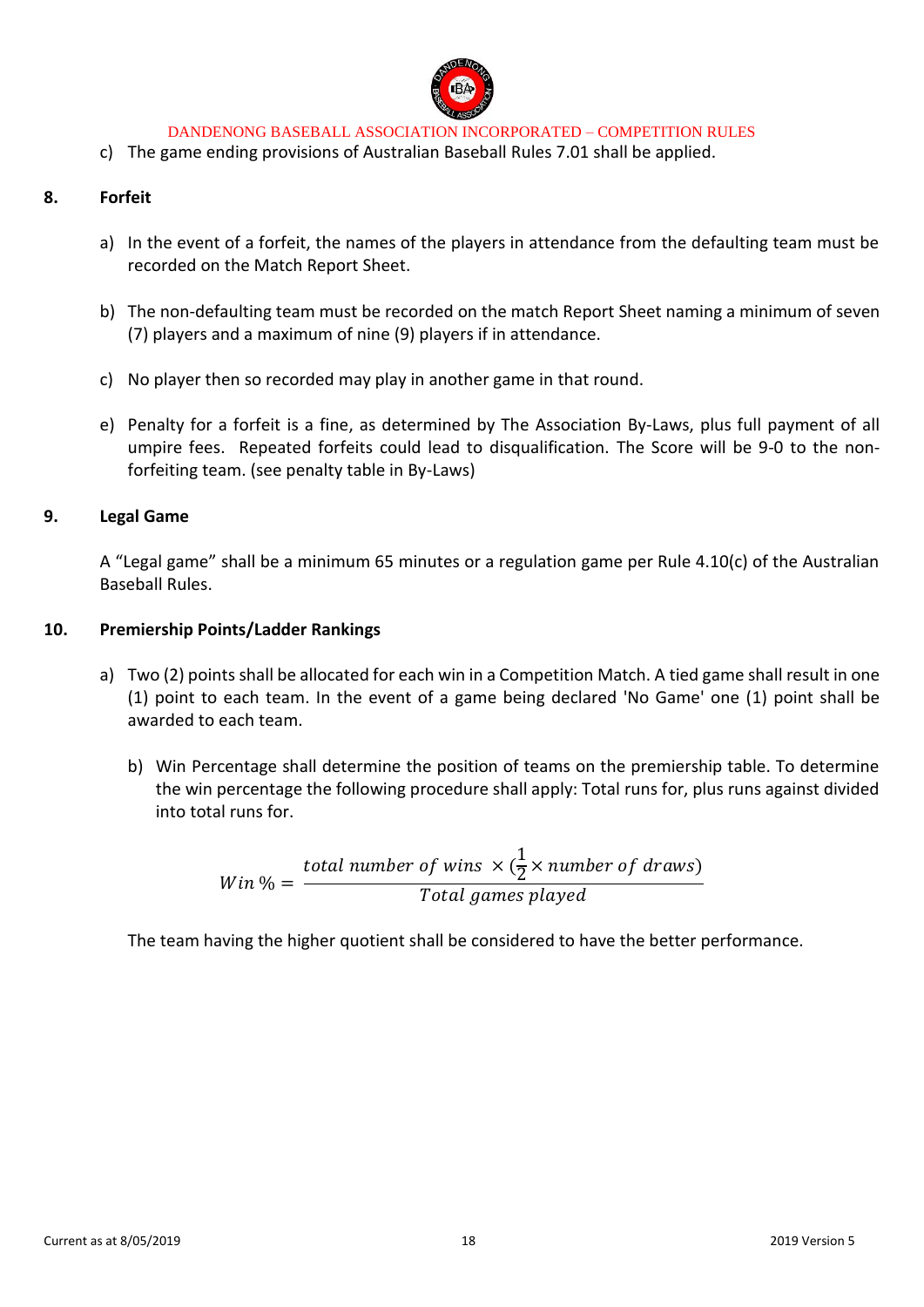

#### **11. Ground Equipment**

To be provided by home teams:

### a) **Playing Area**

The playing field shall be enclosed if possible but on all grounds not enclosed, a net or distinguishing mark and line shall be placed sixty feet from the home plate. Where the distance beyond the first and third base line exceeds ninety feet, a white line shall be marked parallel with the respective base line. Any foul fly ball can be legally caught within the fenced or unfenced ground but not behind the back net limits and conditions to be established by the managers with the umpire.

### b) **Back Nets**

A securely erected continuous back net at least thirty feet by ten feet is required.

### c) **Pitching Mats**

A securely pegged mat with a minimum size of 6 feet by 4 feet is required. Grounds which have a raised mound are exempt.

### d) **Bases**

Bases are to be white and secured with adequate pegs. This includes Hollywood style fixings where bases are removable.

### e) **Home Plate**

Home plate is to be white and flush to the surface. On constructed baseball fields the plate shall be permanently fixed. This includes Hollywood style fixings where plates are removable.

### f) **Players' Benches**

Benches must be provided for all games.

### g) **Match Balls**

In all Women's games, two new approved leather waterproof baseballs of the same brand are to be available. Sufficient extra balls are to be available. Vinyl baseballs are not permitted in senior games. Match baseballs shall not be available for pre-inning warm-ups except for use by the pitcher.

### h) **Home Run Fences**

Where a temporary home run fence is used such home run fence shall be defined by locating witches' hats or flags of cloth at least eighteen inches' square on single wooden poles. No discs or metal plates permitted. A preferred white line is to be marked on the ground joining each marker. The home team Club shall be required to locate two responsible members on the home run fence to assist the umpire to judge on close decisions concerning whether the ball landed over the line. The use of a temporary fence is optional.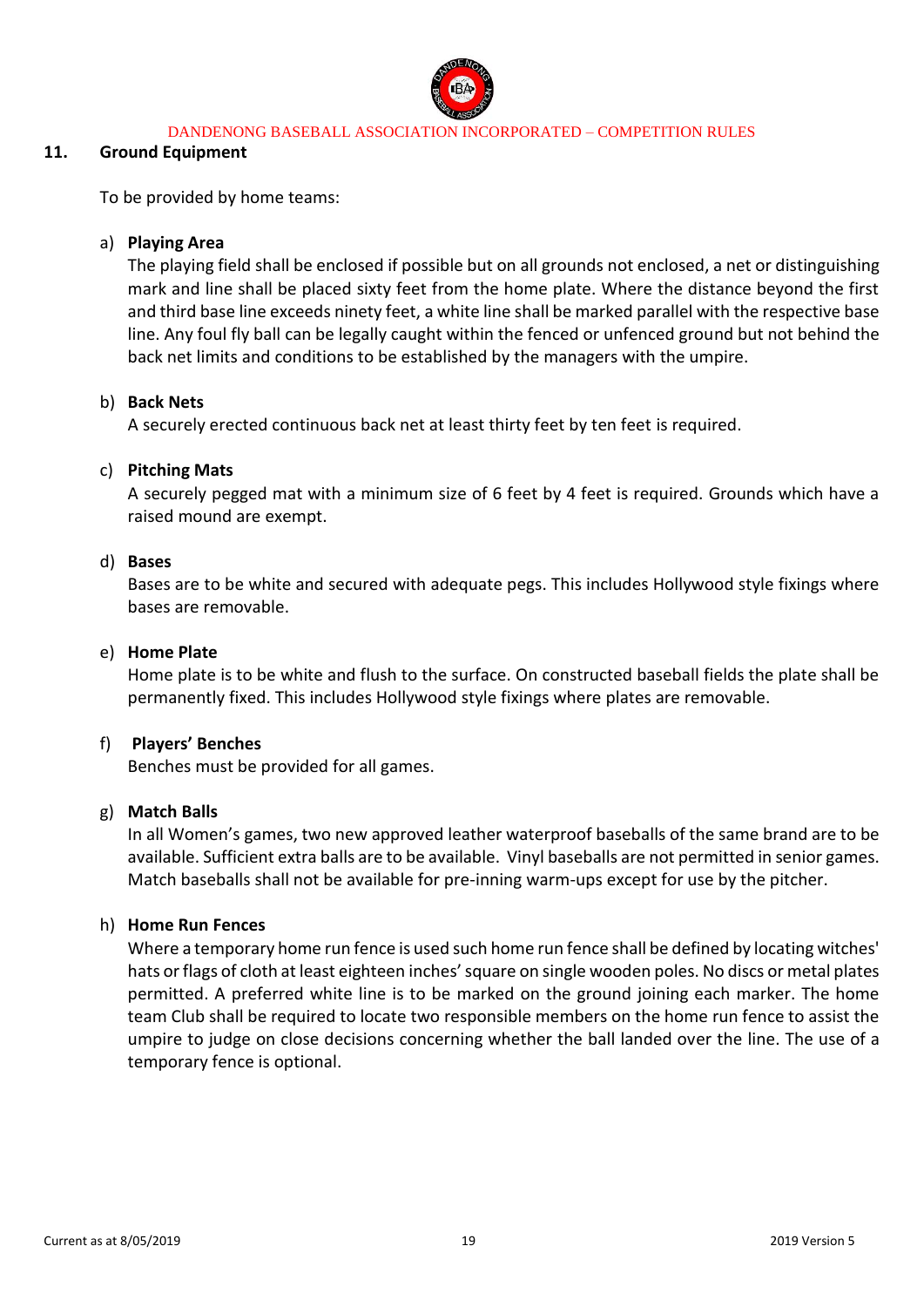

### **12. Uniforms and Equipment**

- a) Uniforms shall be registered in agreeance with the Dandenong Baseball Association.
- b) No player whose uniform does not conform to that of their team mates shall be permitted to participate in a game. As per Rule 12, (b), i)
	- (i) Seven players at least shall comply and the other two shall be as near as possible to the team uniform. All deficiencies shall be reported by the umpire.
	- (ii) Coaches' uniform is not compulsory, provided a Club jacket or shirt is worn.

### c) **Jackets**

- (i) A pitcher may bat wearing a jacket. A batting pitcher who reaches base may at the completion of that play put on (or remove) her jacket provided it is readily available with the base coach. No other player may wear a jacket while playing.
- (ii) Outfielders may wear jackets in poor weather conditions at the discretion of the umpire(s). Poor weather conditions shall be determined by the umpire(s). Jackets must be in approved club colours/styles.

#### d) **Helmets**

The wearing of helmets, in Club colours, whilst batting, catching and base running or base coaching is compulsory. Batters must wear dual ear protection type helmets. Base coaches are permitted to wear skull-cap style helmets except Junior Bases coaches who must wear double eared helmets at all times.

### e) **Gloves**

No circle marking shall be different in colour to the glove and should conform to the dimension and colour requirements of Official Baseball Rules 3.04, 3.05, 3.06 & 3.07.

### f) **Bats**

All baseball bats must conform to the Rule of Baseball 1.10.

g) **Caps**

Club caps to be worn by fielding team, coaches and managers at all times.

### **13. Smoking and Drinking**

No alcoholic beverage or smoking shall be permitted upon the playing field or surrounding areas including in and behind dugouts. Without warning offenders shall be ejected from the game with no subsequent action apart from a fine.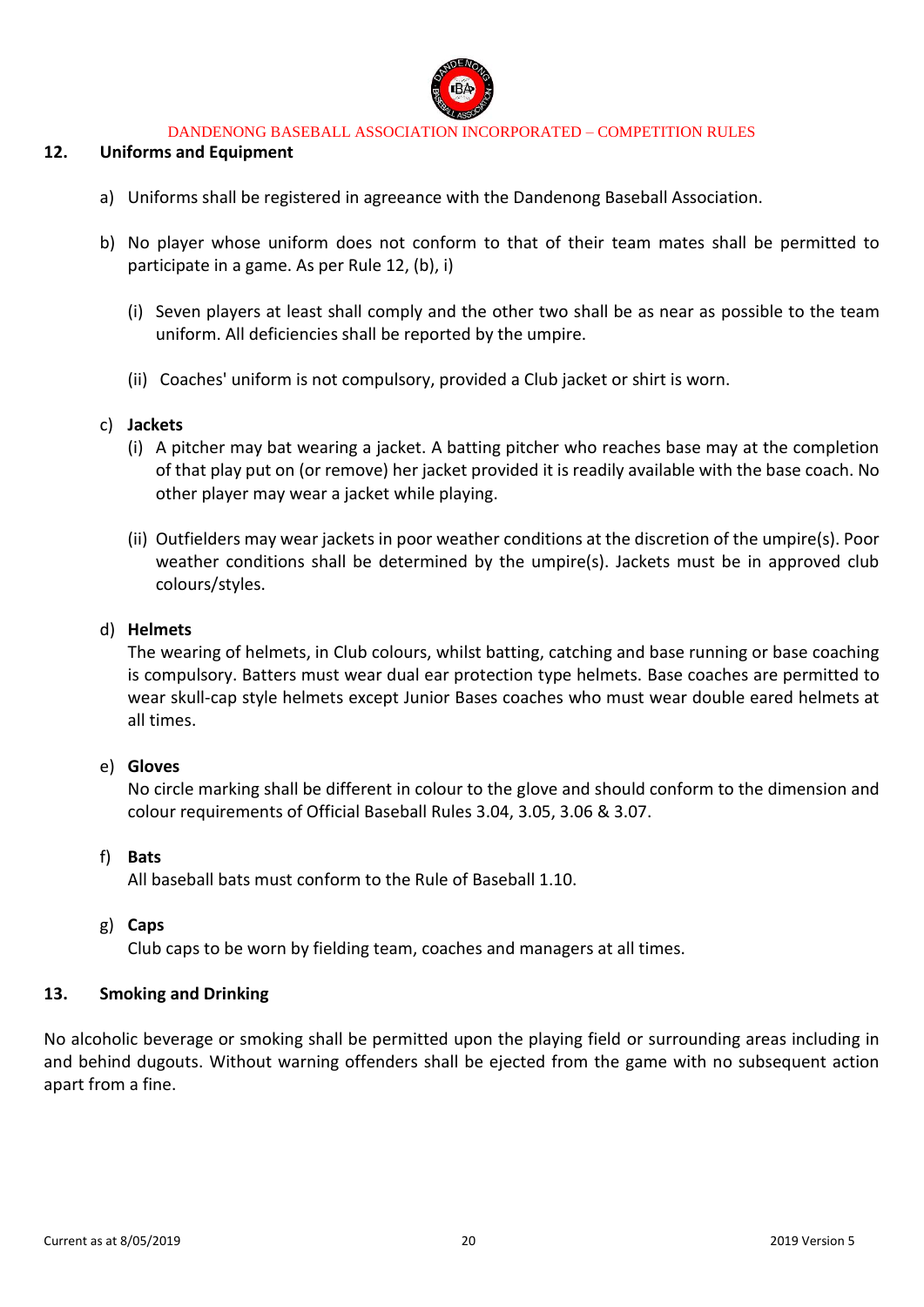

#### **14. Umpires**

- a) Where possible, the association will provide Official Umpires for all games.
- b) Should an umpire not be in attendance the home team shall arrange for the umpiring of the game and complete a Match Report Sheet at the immediate conclusion of the game and pass to the home club secretary to return to the association within 72 hours of the game. When only one umpire is present and intends to call the game from behind the catcher the home Club shall supply a base umpire. Any changes in club umpires must be by mutual agreement of both team managers and should be listed on match sheet. For all games, managers shall tender batting order lists per Rule 4.03 to the umpire.

#### **15. Match Report Sheet**

- a) The hosting club is responsible for the provision of an official Match Report Sheet.
- b) Upon the completion of the match, the Umpire shall complete a match report sheet in full, including the Ground Condition section, best player votes and any reports of players.
- c) The home club coach or team manager shall be responsible to ensure the signatures of both team managers are affixed to the Match Report Sheet and deliver all match sheets to the hosting club Secretary who shall in turn, forward all Match Reports to the Association Secretary no later than 72 hours after completion of the match. [\(seniors@dandenongbaseballassociation.com\)](mailto:seniors@dandenongbaseballassociation.com)
- d) All players' names shall be clearly written or printed with blue or black ink, with surname, then given name in full.
- e) The Secretary of the Association/Umpires Co-ordinator is to be advised of any reported player within 4 hours of the completion of the game, and is to receive the full written report no later than the evening following the game.
- f) The team managers must come to the scorer's area and sign the Match Report Sheet after its completion by the umpire. Signing of the report is compulsory and provides the opportunity for managers to note the details on the sheet.
- g) Junior pitch counts must be recorded on this sheet for any junior pitching in a senior competition. Any junior player must be noted on the match sheet.
- h) All pitchers and catchers should be denoted on the match sheet.
- i) Failure to correctly fill out the match report sheet will result in the HOME CLUB receiving a fine. One official warning will be issued before a fine is handed down.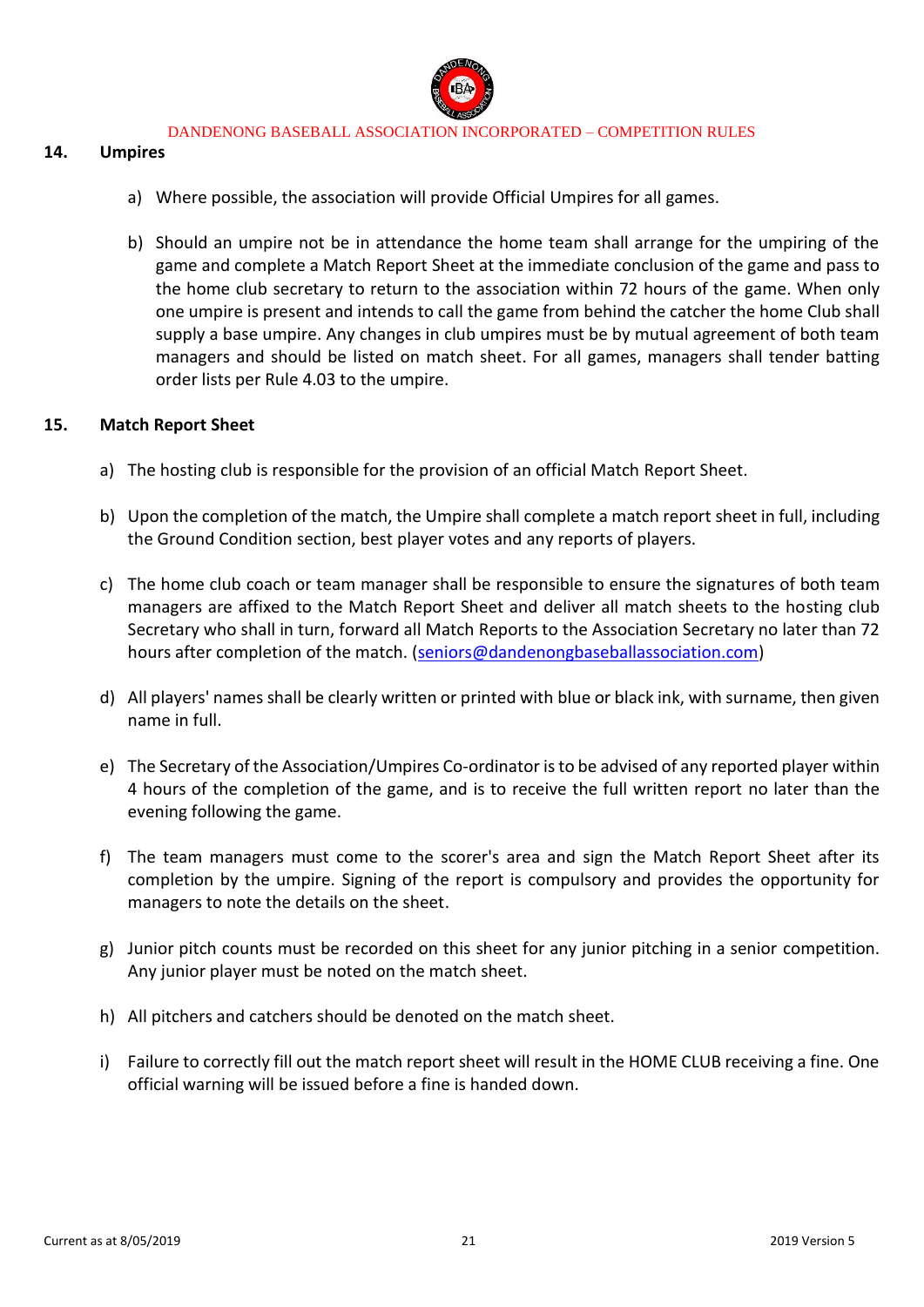

#### **16. Best Player Votes**

- a) For all matches three (3), two (2) and one (1) votes (no shared votes) are compulsory and shall be recorded by the chief umpire on the Match Report Sheet, and must be forwarded to the Association Secretary.
- b) Where there is no Official Umpire, both managers and scorers must sign the Match Report Sheet and complete votes together immediately after the match.

#### **17. Scorers**

- a) Scorers shall be responsible for recording of match details and will sit together.
- b) Clubs shall provide suitable facility for scorers.
- c) The home team shall advise the Association of the match details as directed.
- d) Scorer's must follow the CABS Scorer's Code of Conduct at all times, regardless of their level of accreditation.
- e) Scorer's must notify the plate umpire when a Junior reaches 10 pitches remaining in their pitch count. The umpire will notify the Manager of the appropriate team. Scorer's must cross reference their pitch count with the opposition scorer on a regular basis to ensure they have the correct count. If one count is higher, the higher count shall be deemed correct.

### **18. Tribunal**

- a) The Association Tribunal shall meet at a suitable time following a player or official being ejected from a game and such meeting, when necessary, shall convene at a venue determined by the Executive commencing at a suitable nominated time. Team managers should take note of the report as it will be noted on the match sheet. The club shall also be notified if a player is reported within 72 Hours of the match. It is the responsibility of ejected members to provide witnesses in support of their defence. Refer to Tribunals Process.
- b) Any player ejected from a game must be reported on the Match Sheet
- c) A player if ejected should expect to hear from the Chairman of the Tribunal or nominated person within 72 hours of the match they have been ejected from. This is subject to the availability of the Tribunal to assess the facts presented by the Umpire(s)
- d) Any umpire must notify the association umpire's coordinator on the day of the game if they have ejected a player and the reason why. This includes all club umpires.
- e) Further details on Tribunal process is listed in the Dandenong Baseball Association Tribunal Process.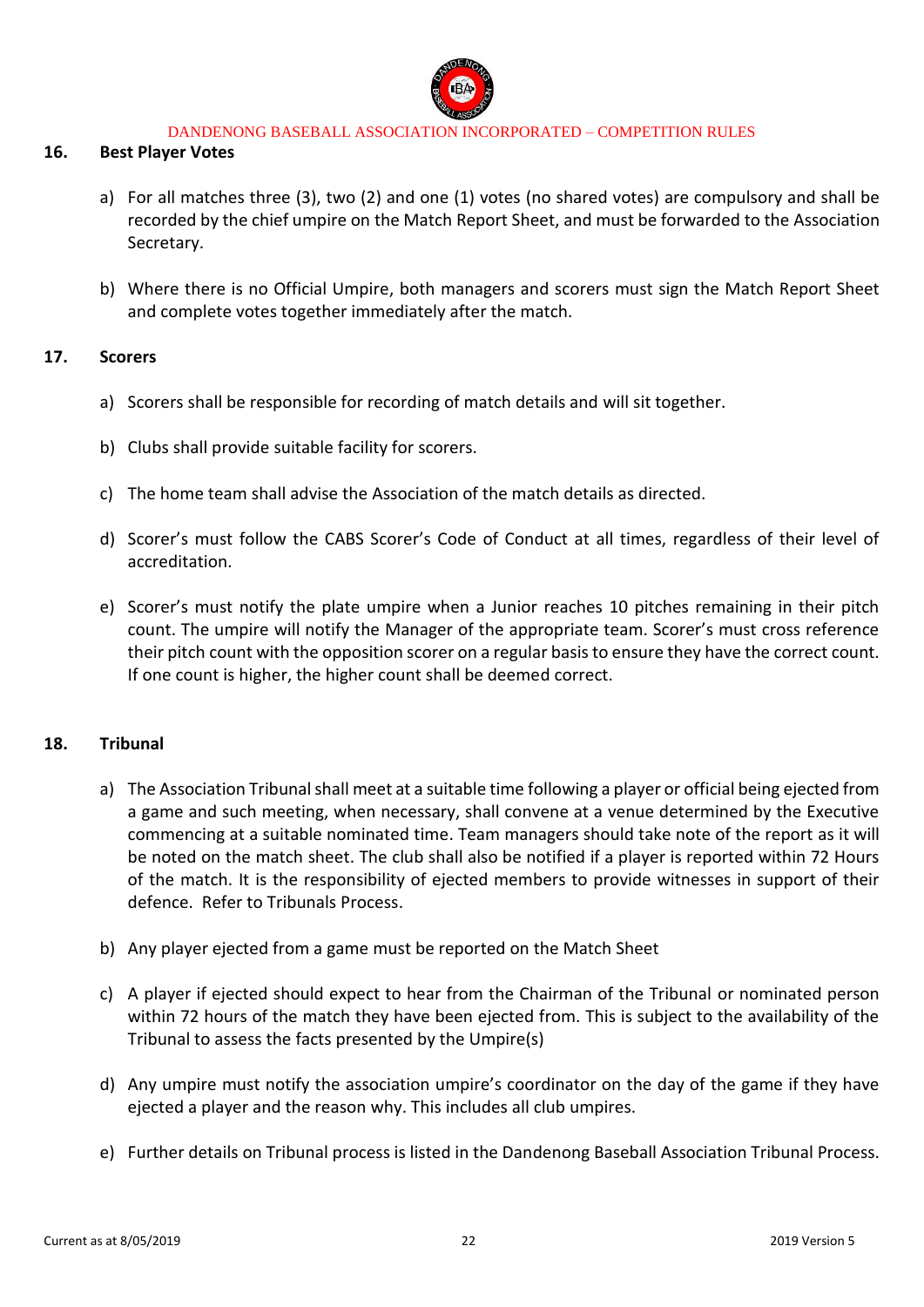

#### **19. Designated Hitter**

A Designated Hitter can be used as per ABL Rule 6.10.

#### **20. Junior Restrictions in Women's Competition**

#### a) **Pitching Limits**

Refer to Junior Competition Rules. Rule 20 Pitching Conditions. Penalties as per penalty table

#### b) **Juniors Pitching and Catching**

No junior playing in Women's competition is allowed to pitch and catch in the same day. Penalties as per penalty table.

#### c) **Juniors Catching**

(i) Junior catchers are allowed to catch in a maximum of two (2) games per weekend. If a player has caught in in their junior game, they are only allowed to catch in one (1) senior game for the weekend.

If a player has not caught in a junior game that weekend, they may catch in two (2) senior games for the weekend.

- (ii) All junior catchers are required to wear a throat guard/protector on their masks.
- (iii) Penalties as per penalties table.

### **21. Pitcher and Catcher Speed-Up Rule**

- a) When there is two out, it is mandatory that a runner replaces the pitcher and/or catcher if they are on base.
- b) When there is none or one out, the manager has the option to replace the pitcher and/or catcher with a runner if they are on base.
- c) The runner shall be any player eligible to participate in the Women's competition.

#### **22. Seven Run Rule**

a) A team shall bat for a maximum of seven runs in any offensive innings. As the seventh run crosses the plate, the scorer shall notify the Umpire. At the completion of the seventh run, the Umpire shall call 'Time'.

### **23. Batting Through**

- a) All Women's competitions can take advantage of the extended batting line-ups, to a maximum of twelve (12) batters.
- b) This is optional.
	- (i) If teams do not use the extended line-ups, then they are bound by the traditional removal of players and bench players coming into the game.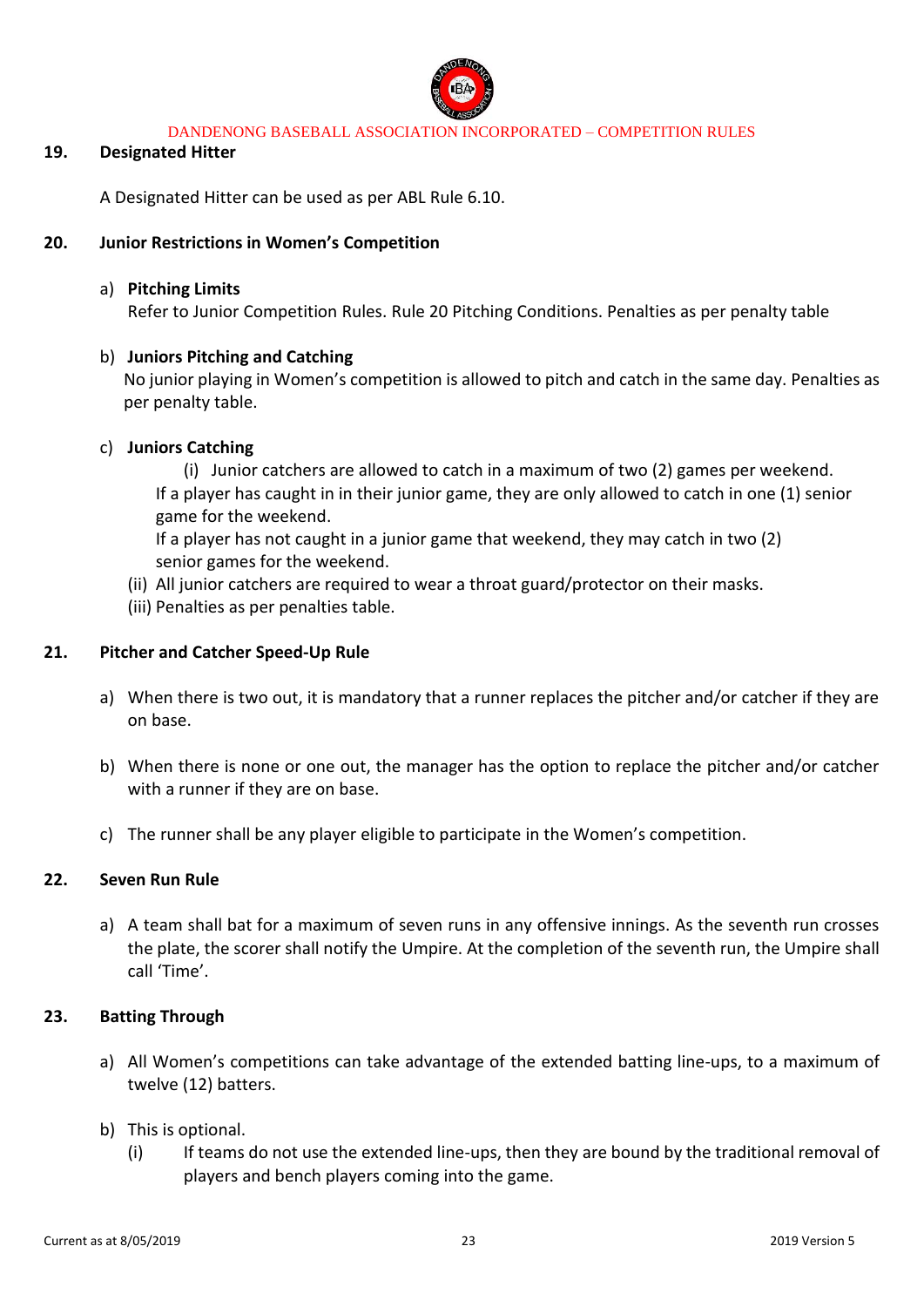

- (ii) If teams do use the extended line-ups, then players can be substituted in and out of the game as the manager sees fit.
- (iii) If a team has more than twelve named players in any given match, only twelve may bat. Any remaining players can be substituted in and out of the game as per Rule 23, b), ii).
- c) If teams are batting using an extended line-up and there is an injury to a player, a BLANK will not be enforced.
- d) Any team wishing to use the extended line-up must indicate their intention to do so prior to the start of the game, with the umpire/s and opposition coach/manager in attendance. It is not compulsory for both teams to use this rule.

### **24. Playing with Blank(s)**

- a) If, at the start of the game, a team has less than 9 players (but no fewer than 7 players) they may elect to have their team bat through the line-up.
- b) This is optional.
	- (i) If a team elects to play without a blank in their batting line-up, they cannot be supplied a substitute fielder from the opposition club.
	- (ii) If teams choose to enforce the blank in their line-up, they may be provided with a substitute fielder from the opposition club until such time as a player is able to fill the position in the line-up.
	- iii) Any team choosing to bat through their line-up due to a blank must indicate their intention to do so prior to the start of the game, with the umpire/s and opposition coach/manager in attendance.
	- (iv) If teams are batting through their line-up and there is an injury to a player, a BLANK will only be enforced if the number of players drops below 9 players.

### **25. Protests** (By-Law 14)

- a) If during a match played under the control of the Association any protest shall arise concerning the Playing Rules (other than judgment decisions) the protest shall be dealt with by the Executive Committee, and in such manner as the Executive shall from time to time determine. Notice of the protest stating clearly the rule or rules believed to have been infringed against must be lodged in writing, and received by the Association Secretary within 48 hours, together with the nominated fee (As per association fee structure), which shall be forfeited should the protest be considered frivolous as determined solely by the Executive.
- b) A protest must be lodged at the time of the objection with the umpire. The umpire must be given the opportunity to consider the point raised by the manager.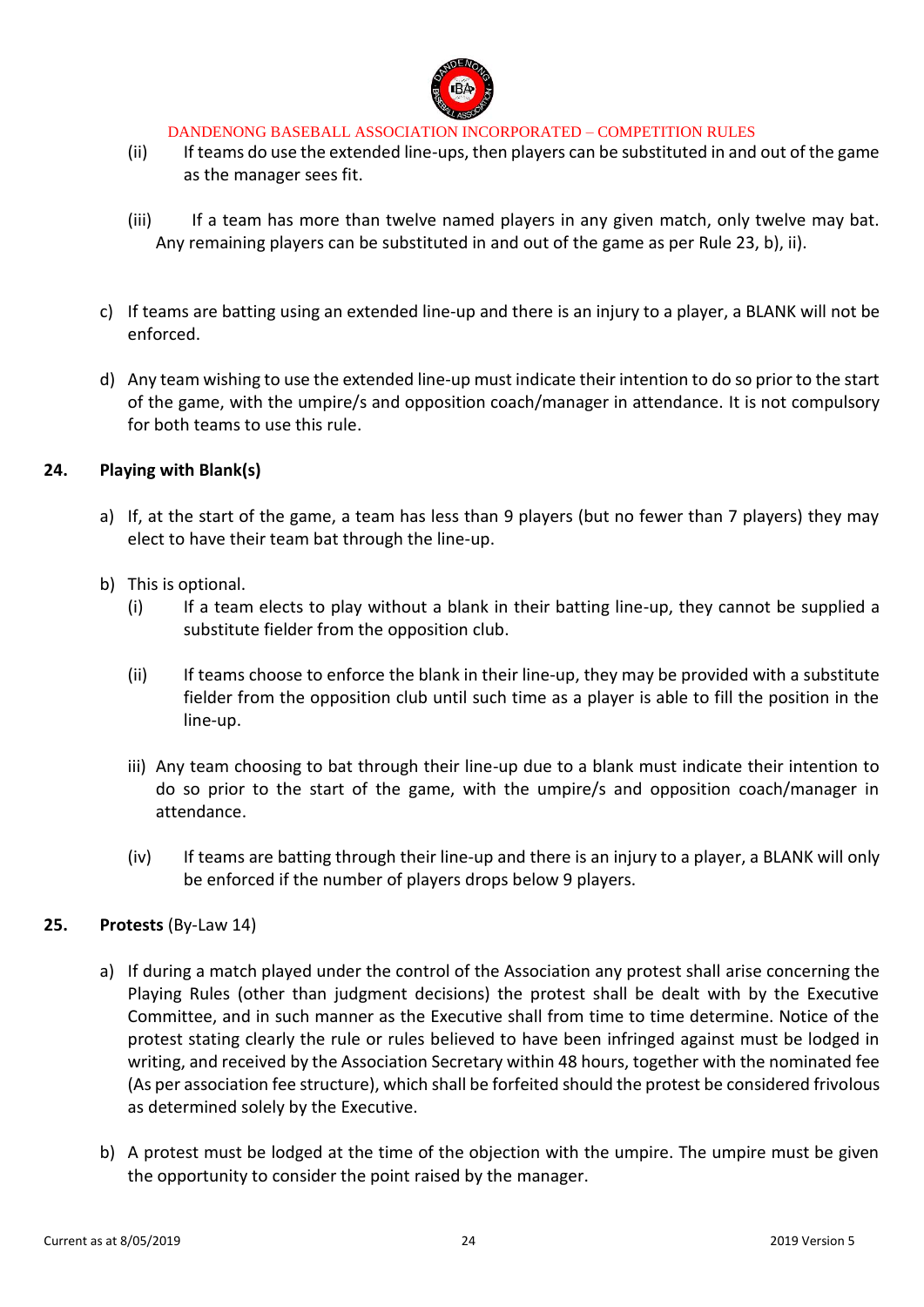

c) The objecting manager, should they decide to continue the protest advises the umpire, and scorers record details as to:

(i) Innings

- (ii) Position of Runners
- (iii) The call on player at bat

It is the responsibility of the objecting manager to request the Umpire to endorse upon the Match Report Sheet that a protest has been lodged should they proceed with the protest.

d) In the event of a protest being raised during a preliminary or grand final, all protests will be dealt with as soon as they occur. Games will not continue until protests are dealt with.

# **Finals Rules:**

#### **26. 5 Minute Rule**

All finals series games include the use of the Five (5) minute rule.

All games with a scheduled finish time shall be subject to the 'Five Minute Rule'. If, at the completion of even innings, from the call of 'side away' and there remains more than five minutes of time before the scheduled completion time, a further complete innings shall be played. If, at five minutes before the scheduled time of completion, and with the home team to bat, then:

If the **HOME TEAM** is **AHEAD** – the game ceases immediately.

If the **HOME TEAM** is **BEHIND** or the game **TIED** – game continues until the winning run is scored or side is retired.

### **27. 10 Run Rule**

Finals series games will be subject to a 10 Run rule after 5 innings.

### **28. Finals Eligibility**

- (i) Players must play a minimum of 4 regular season matches to be eligible to play in the finals series.
- (ii) Further to the 4 games eligibility, The player must play in the highest grade they have qualified for with the majority of their games, with grade qualification being A(A1 & A2), B(B1 & B2) and C(C1 & C2) grades.

For example, when this player's game counts are combined into A Grade and B Grade totals, the result is they qualify for A Grade.

I.e. A player's total count is:

7 x games in B1 (= 7 total games in B Grade)

3 x games in A2

5 x games in A1 (= 8 total games in A Grade)

This player qualifies for A2 because the combined A Grade total is higher than that of the B Grade games played.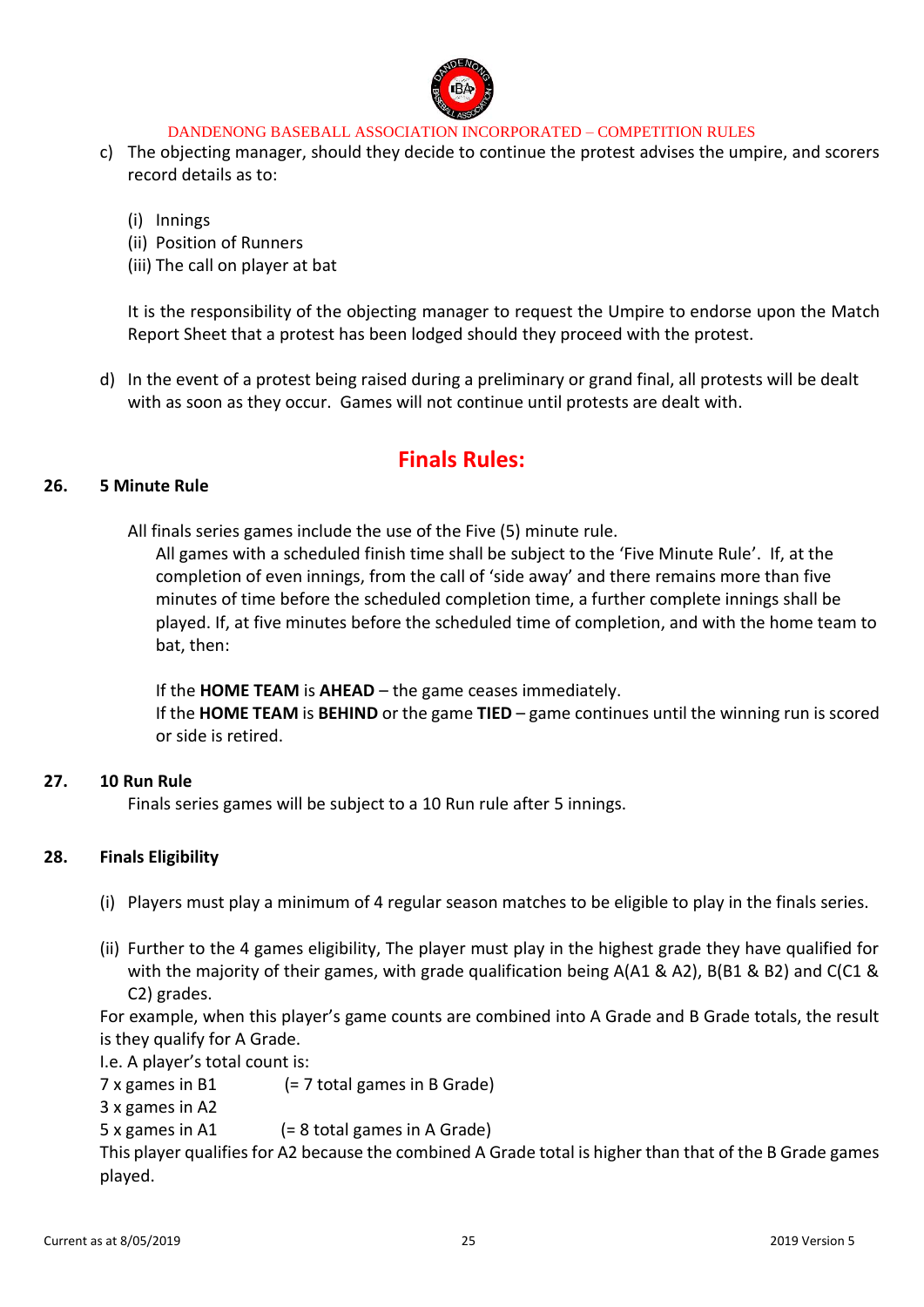

(iii) Any player who has qualified for a lower division finals game has the ability to come up and be named in a higher grade.

E.g. Joe Bloggs qualifies for B1 finals as he has played B1 all year. His club's B1 team doesn't make it through the Semi-Finals, but their A1 team does. He is eligible to play in the A1 team if required.

(iv) If a player has an even number of games in both grades, or have any other exceptional circumstances, clubs must apply in writing to the association executive for approval. Exemptions will be on a case by case basis and will not be automatically approved. Reason for playing in the lower grade must be justified.

For example, Sam Abel has played 5 games in B1 and 5 games in A2. He is automatically eligible for A2 because in the event of an equal number of games, the higher grade takes preference.

(v) Once a player decides to play in a given grade for finals, they cannot go back down once their team is no longer in the finals series. EG. A player qualifies for B2, but decides to play A2 finals. The A2 side doesn't make it past Semi Finals, therefore the player cannot play down in B2 grade the following week. Player can however play up In higher grades the following week, should they have still qualified for finals.

### **29. Balls for Finals**

- (i) For the Semi-finals, visiting clubs are to provide two (2) balls of the same brand and quality to the home team.
- (ii) The home team is to provide the umpire with four (4) balls of the same brand and quality for use during the game.
- (iii) The association will provide balls for all Preliminary and Grand finals.

#### **30. Umpires for Finals**

- (i) The association is will provide umpires for all matches in the finals series.
- (ii) Should the association be unable to provide an umpire for a game, we will advise the home clubs directly and as soon as possible to provide an umpire (Semi Finals only).
- (iii) Payment of official umpires *is not to be made directly to them.* The association will be billing clubs for the umpires in attendance at *all* finals games.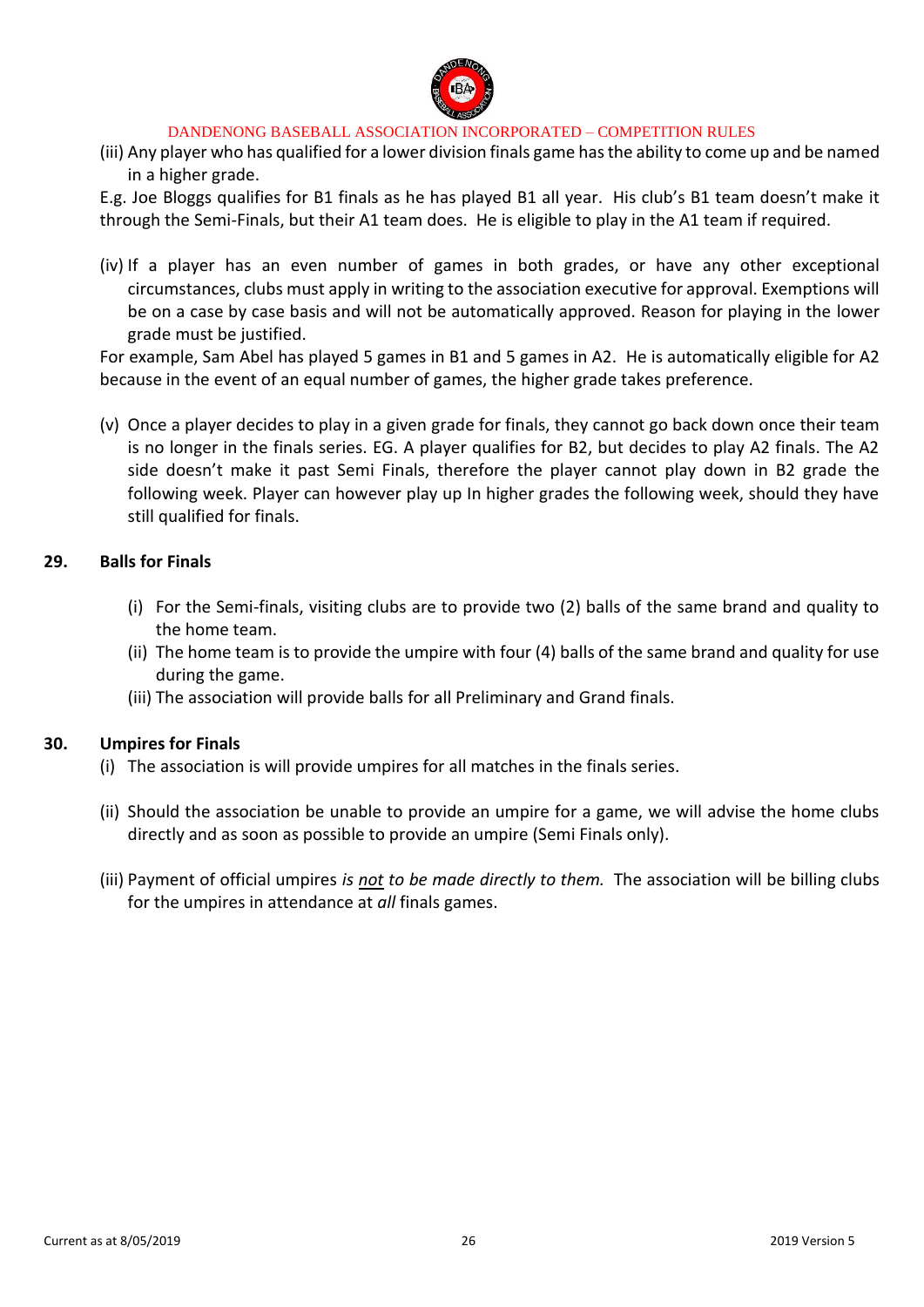

## DANDENONG BASEBALL ASSOCIATION INCORPORATED – COMPETITION RULES **Section C: JUNIOR COMPETITION RULES**

The following conditions will be operable for all Junior matches conducted by or under the auspices of The Dandenong Baseball Association Inc. Note that these conditions should be read in conjunction with the Official Rules of Baseball and Rules of The Dandenong Baseball Association Inc.

### **1. Competition Scheduling**

- a) The Association shall determine the fixture for the regular season for all Winter Dandenong Baseball Association Junior competitions.
- b) The Association may amend the fixture as needed at any time during the regular season.
- c) The Association Secretary or relevant Competition Co-ordinator shall notify all club Presidents and Secretaries of affected clubs as soon as possible of any changes made to fixtures, including but not limited to game locations.

### **2. Season Duration**

- a) The Regular playing season shall commence in the month of April and finish no later than the end of September in any given year.
- b) The Association will determine the number of games for each grade.
- c) Start and finish dates are determined by The Association.

### **3. Grade Structures**

- a) The Association shall determine all age groups and grades of competition.
- b) Junior Grades are as follows:
	- Under 12
	- Under 14
	- Under 16
	- Under 18
- c) The Association has the right to merge or split Under 12 and Under 14 Competitions based on participation levels or other details as seen reasonable by the association. In the event of this, the association will determine the rules that apply to these competitions.

### **4. Eligibility of Players – Regular Season Matches**

- a) A player is eligible to take part of any match in the respective age groupings, provided that they are under the age of 12, 14, 16 or 18 on the 31st August of the year of Competition. This aligns with all other Winter Associations.
- b) No player may participate in the Junior Competition until they attain their eighth birthday.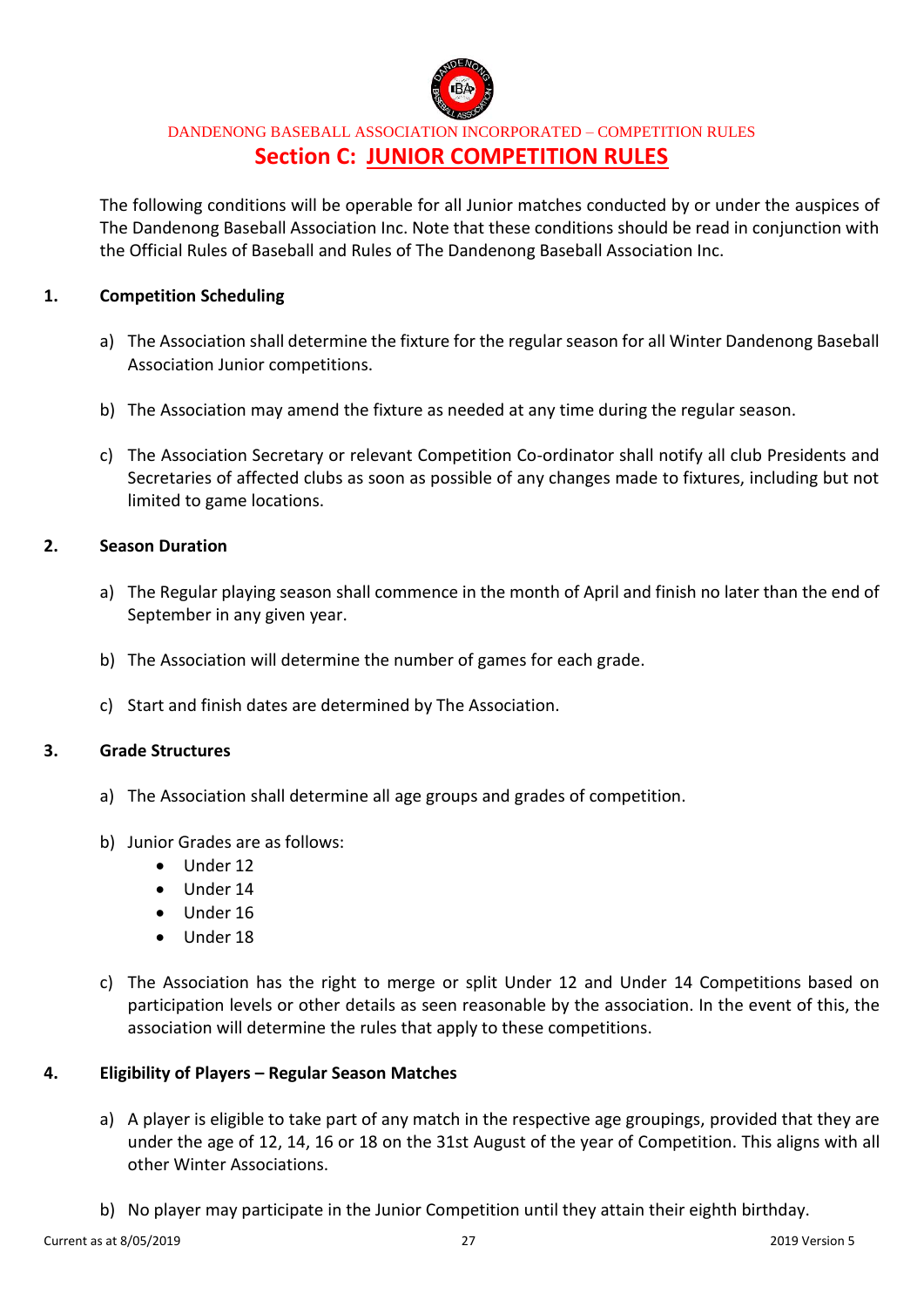

- c) To play senior baseball:
	- (i) Junior players must attain the age of 14 years to participate in all grades other than A1.
	- (ii) Junior players must attain the age of 15 years to participate in the A1 Grade competition.
	- (iii) Junior players must attain the age of 13 years to participate in Women's competition
- d) For a player to be eligible to compete in Finals Matches, they shall have played at least four (4) regular season games. This subject to the Finals Rules as listed at the end of Section C: Junior Competition Rules.

#### **5. Penalties**

Failure by a Club to comply with any of the Rules detailed in Section C, Rules 4 and 20 of these playing conditions, will result in the offending Club forfeiting any match points gained whilst playing such ineligible player(s). A fine as set by the Association from time to time for each individual offence will also be imposed. See penalties table for further details.

#### **6. Game Start & Duration**

- a) Games shall commence at nominated times or at such other time as shall be determined by the Association.
- b) In Junior Grades, the nominated starting time for all games is 8:45am.
- c) Games shall be 7 innings or 105 minutes.

### **7. Game Finish**

- a) All Junior games are nominated to finish at 10:30am. However, if a player is at bat at 10.30am, then the game shall continue until that player is out or has reached first base successfully;
- b) There will be no time added on to a game to compensate for lost game time due to interruptions caused by weather, injuries or late starts.
- c) If time and game is called during the home club's at bat and the home club is leading, the match will cease immediately with all the runs up to that point recorded as the final score.
- d) If the away team is at bat when time and game is called, the score shall revert back to the last full inning.
- e) There is no 5 minute rule during the regular season.

### **8. Choice of Innings**

a) During the Regular season, the first named team shall be the home team and shall field first.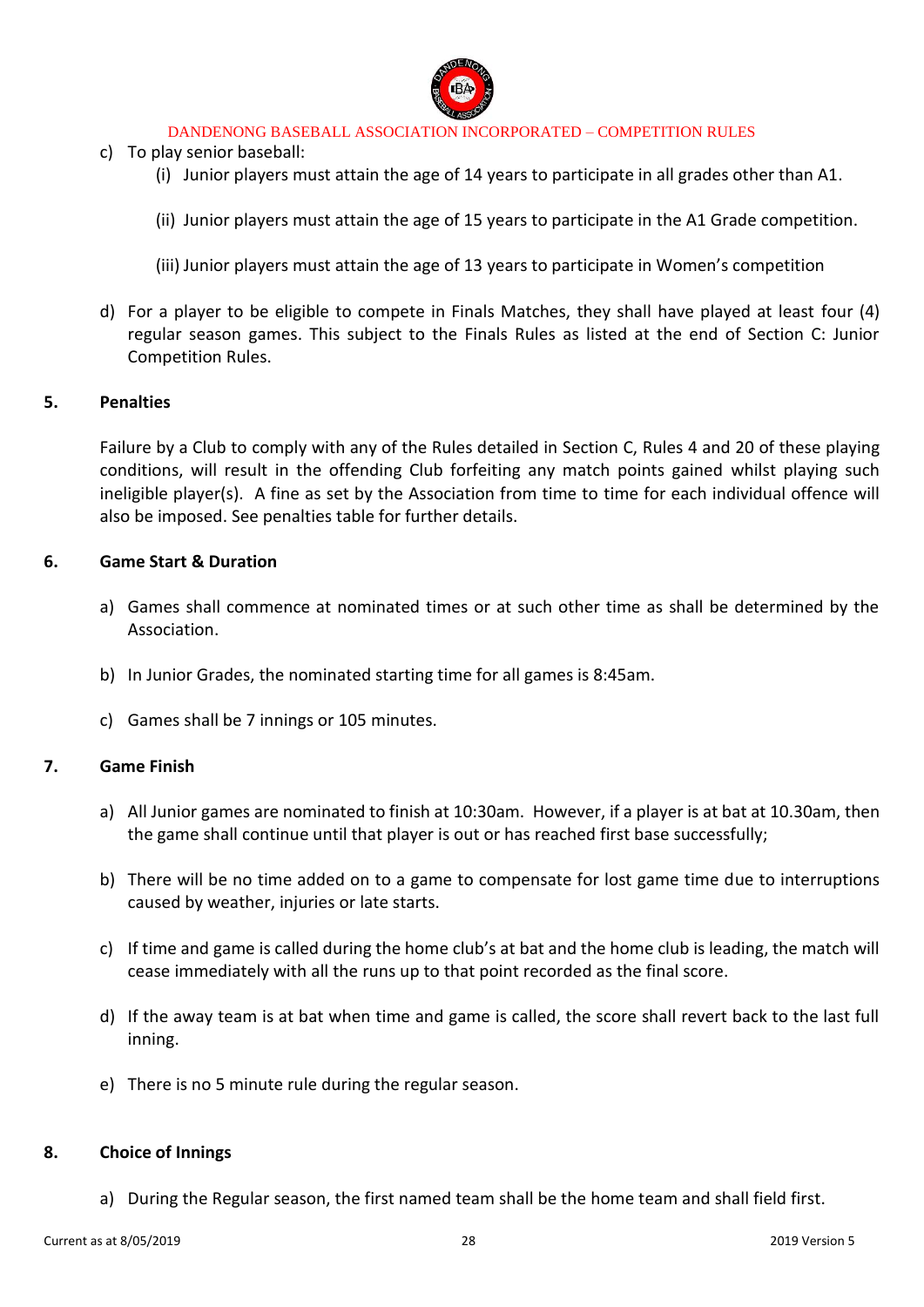

- b) During Semi-Finals, the team finishing higher on the ladder is the home team and shall field first.
- c) During Preliminary Finals, the team finishing higher on the ladder is the home team and shall field first.
- d) During the Grand Final, the first team into the Grand Final is the home team and shall field first.

### **9. Legal Game**

- a) It shall become a regulation game after three (3) completed innings or a total or forty-five (45) minutes playing time, whichever occurs first.
- b) This Rule is applicable to situations where the Umpire terminates play due to adverse weather or ground conditions.

#### **10. Forfeit**

- a) In the event of a forfeit, the names of the players in attendance from the defaulting team must be recorded on the Match Report Sheet.
- b) The non-defaulting team must be recorded on the match Report Sheet naming a minimum of seven (7) players and a maximum of nine (9) players if in attendance.
- c) No player then so recorded may play in another junior game in that round.
- d) Penalty for a forfeit is a fine, as determined by The Association By-Rules, plus full payment of all umpire fees. Repeated forfeits could lead to disqualification. The score will be 9-0 to the nonforfeiting team. (See Penalty Table in By-Laws)

#### **11. Pre-Match Diamond Warm Up**

- a) Fifteen (15) minutes before the scheduled starting time of a game, the second named team shall be entitled to a warm up on the playing field, not to exceed five (5) minutes.
- b) Ten (10) minutes before the scheduled starting time of a game, the first named team shall be entitled to a warm up on the playing field, not to exceed five (5) minutes.
- c) Five minutes before the scheduled starting time of a game, the playing diamond must be vacated. Both managers must meet with the Umpire(s) for a Pre-Match Plate meeting.

#### **13. Premiership Points/Ladder Rankings**

a) Two (2) points shall be allocated for each win in a Competition Match. A tied game shall result in one (1) point to each team. In the event of a game being declared 'No Game' one (1) point shall be awarded to each team.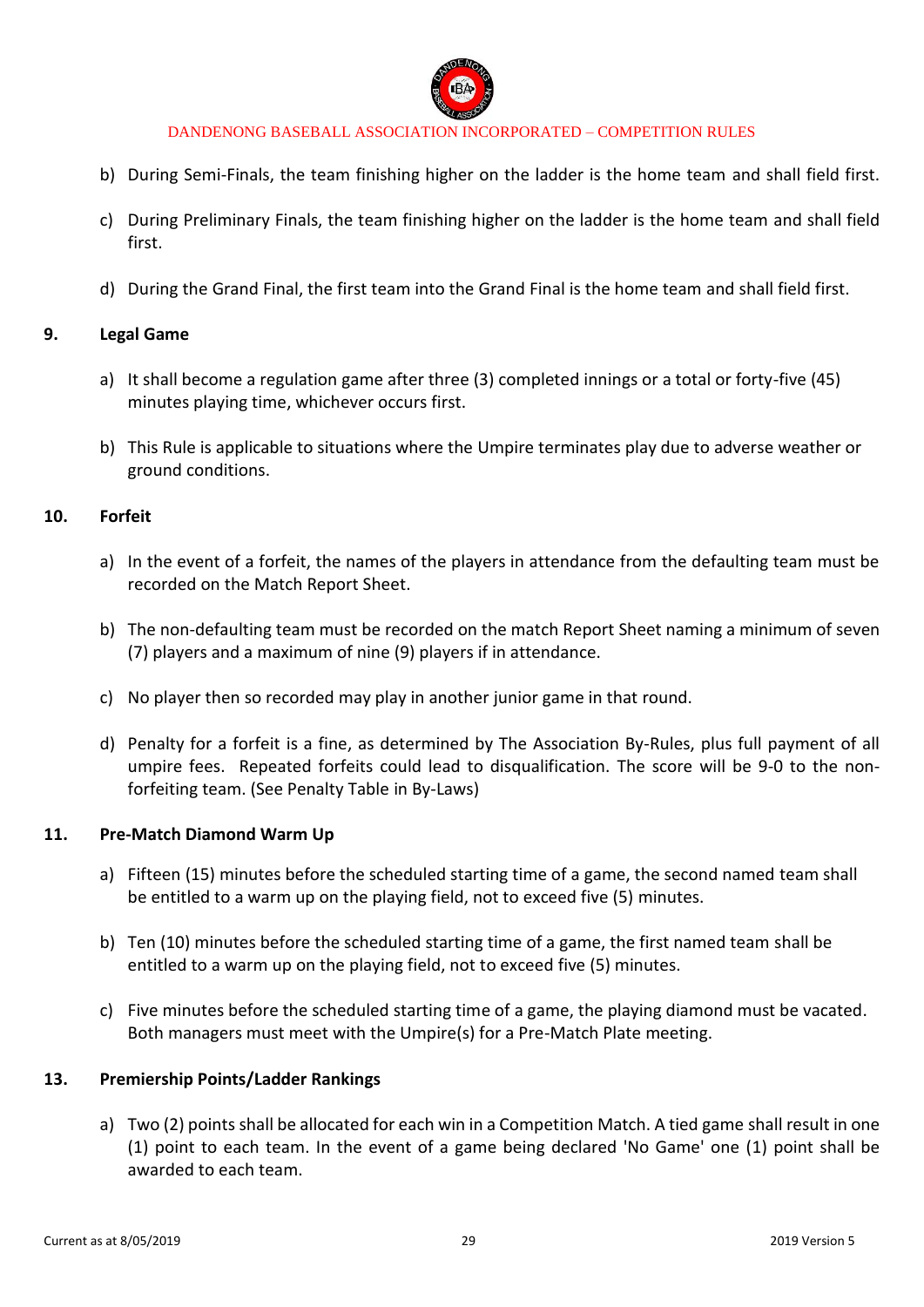

b) In the event of an uneven number of teams and/or uneven number of byes, then teams will be ranked based on win percentage. Should more than one (1) team be equal on win percentage at the conclusion of the 'home and away' matches, match percentage shall determine the position of teams on the premiership table. To determine the percentage the following procedure shall apply: Total runs for, plus runs against divided into total runs for.

$$
Win\,Percentage = \frac{Total\,Wins\,For + (\frac{1}{2} * Draws)}{Total\, Games\,Player}
$$

 $Match$   $Percentage =$ Total Runs For Total Runs For + Total Runs Against

- c) The team having the higher quotient shall be considered to have the better performance.
- d) If teams are still tied, the number of hits, number of outs or stolen bases (in that order) will be used until the tie is broken.

### **14. Uniforms**

- a) Uniforms shall be registered in agreeance with the Dandenong Baseball Association.
- b) Junior Uniforms shall as closely as possible mirror the Senior playing uniform. Modifications to junior uniform design may apply, on DBA Approval. For example, use of T-Shirts with club logo rather than senior style designs.
- c) Coaches' uniform is not compulsory, provided a Club jacket or shirt is worn.
- d) Selective advertising is permissible on the back of Junior Uniforms, providing that the lettering or logo is not in excess of two inches in height.

### **15. Umpires**

- a) Where possible, the Association (DBUA) will provide umpires to games.
- b) Where no official Umpire is available, the Home team will provide the Umpire, and they may request the other team to provide a base Umpire. Many Junior games require Club umpires to be appointed, and a club should organise an umpire regardless if an official attends or not.
- c) The Umpire is not permitted to smoke or consume alcohol whilst officiating during a game as per Code of Conduct (Both Junior and Senior).

### **16. Baseballs and Bats**

a) In Association run Junior Centres, the Association shall provide two (2) match balls per game. In Home and Away games the Home team shall provide two match balls and have additional balls available.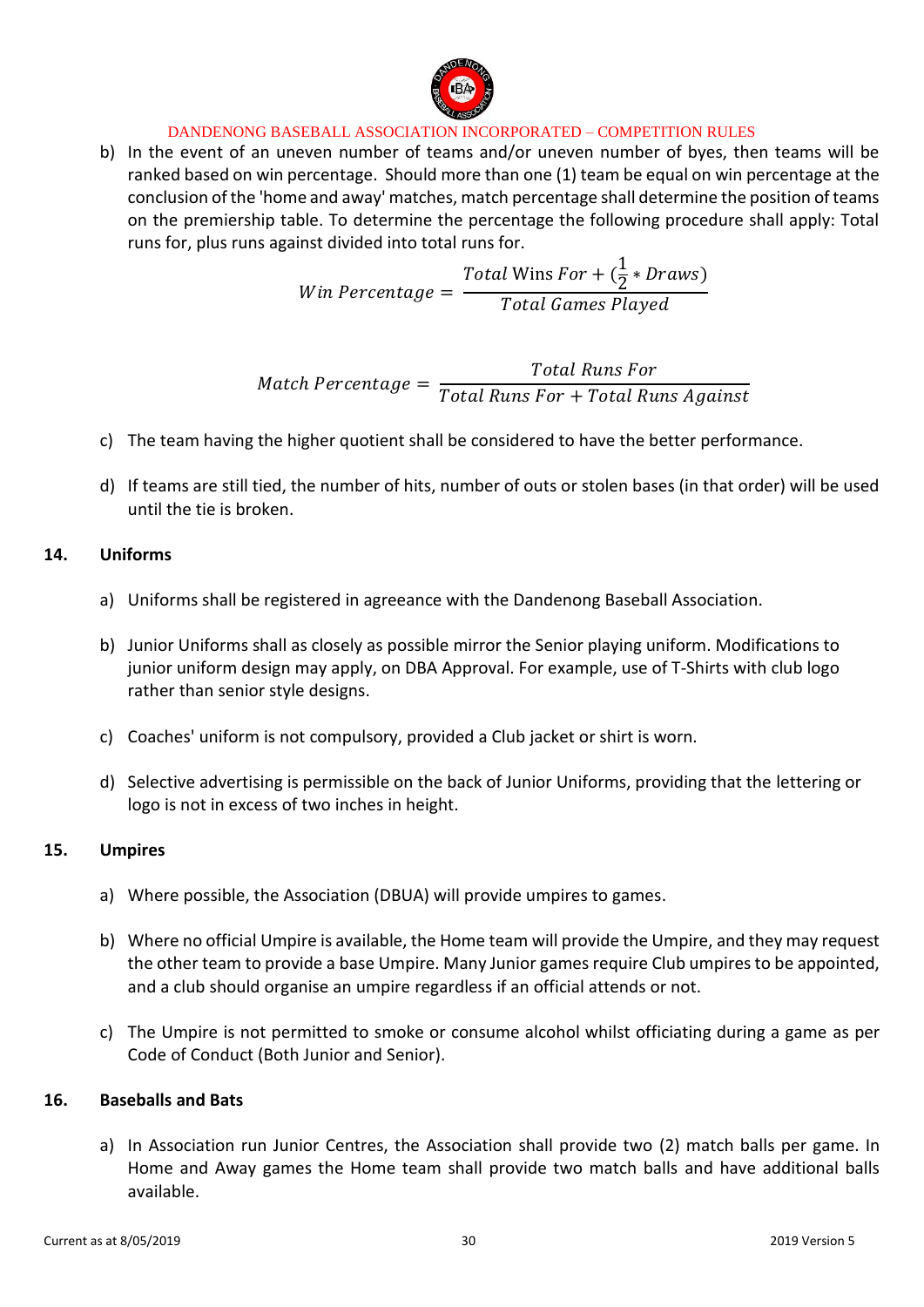

b) Balls must be Leather Waterproof Baseballs. Baseballs must be in new or good used condition. Sizes/Types are as follows:

All Junior Grades **Regulation Ball – 9 Inch waterproof leather baseball** 

- c) Baseball bats shall conform to the rules and standards as set out by the Australian Baseball Federation (ABF). Refer to Bat Regulations as listed on the DBA Website/Baseball Australia Website.
- d) Bats Under 18 Competition Wooden or wood composite bats are compulsory for Under 18 competition. Juniors playing above their age group in Under 18s are required to use wooden or composite wooden bats.

#### **17. Catchers Masks**

All junior catchers are required to wear a throat guard/protector on their masks. This is also applicable to junior catchers playing in senior competitions.

### **18. Batting Helmets**

- a) Double eared helmets MUST be worn by all players during their time at bat and for the entire duration of their time on the base paths in all matches. This will be enforced by the Umpires.
- b) All bat boys/girls MUST wear double eared batting helmets when on the playing field.
- c) Any Person warming up a pitcher MUST wear a helmet, mask and throat protector.

### **19. Bases**

- a) All bases are to be white.
- b) Bases to be secured with adequate pegs or fixings.
- c) Throw down style, Hollywood style and Foam Pegged style bases are all acceptable.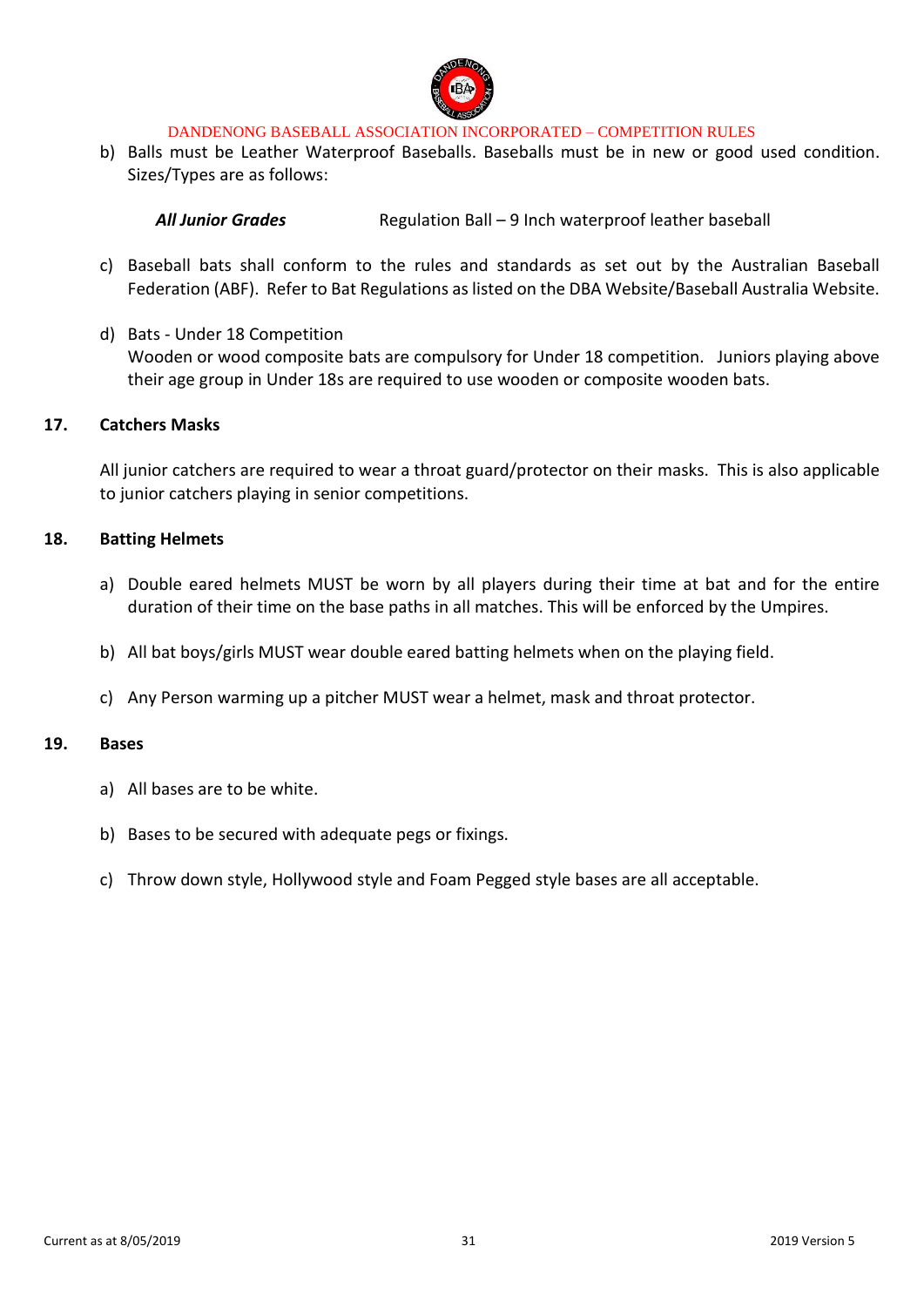

### **20. Pitchers**

### a) **Under 12 Pitching Limits**

A pitcher shall not pitch beyond **3 Innings (3 inning appearances, not 3 complete innings) OR a pitcher shall pitch a maximum of 60 pitches** in a game, whichever comes first.

If a pitcher reaches their pitch count during an at bat, they may pitch no more than 5 additional pitches to achieve that defensive out. If the pitcher fails to achieve the defensive out to retire the inning or the batter, they must be replaced by a substitute pitcher who will continue to pitch where the batter count left off.

### b) **Under 14 Pitching Limits**

A pitcher shall not pitch beyond **4 innings (4 inning appearances, not 4 complete innings) OR a pitcher shall pitch a maximum of 70 pitches** in a game, whichever comes first.

If a pitcher reaches their pitch count during an at bat, they may pitch no more than 5 additional pitches to achieve that defensive out. If the pitcher fails to achieve the defensive out to retire the inning or the batter, they must be replaced by a substitute pitcher who will continue to pitch where the batter count left off.

### c) **Under 16 Pitching Limits**

A pitcher shall pitch a **maximum of 80 pitches** either during one game, or over a weekend of games.If a pitcher reaches their pitch count during an at bat, they may pitch no more than 5 additional pitches to achieve that defensive out. If the pitcher fails to achieve the defensive out to retire the inning or the batter, they must be replaced by a substitute pitcher who will continue to pitch where the batter count left off.

### d) **Under 18 Pitching Limits**

A pitcher shall pitch a **maximum of 100 pitches** either during one game, or over a weekend of games. If a pitcher reaches their pitch count during an at bat, they may pitch no more than 5 additional pitches to achieve that defensive out. If the pitcher fails to achieve the defensive out to retire the inning or the batter, they must be replaced by a substitute pitcher who will continue to pitch where the batter count left off.

- e) If a Senior Club has no Under 16 or 18 Team, an eligible junior must abide by the Pitch Count as per Section C, Rule 20 (c) or (d).
- f) Junior players may not pitch AND catch on the same day, or vice versa.
- g) Any violation of rule 20 will result in the following:
	- (i) The Coach appearing before the Executive
	- (ii) Loss of Match Points
	- (iii) A fine of up to \$500
	- (iv) Score defaulting to 9-0 in the non-offending team's advantage.
- h) Number of Pitches and innings thrown MUST be marked on the Match Report Sheet.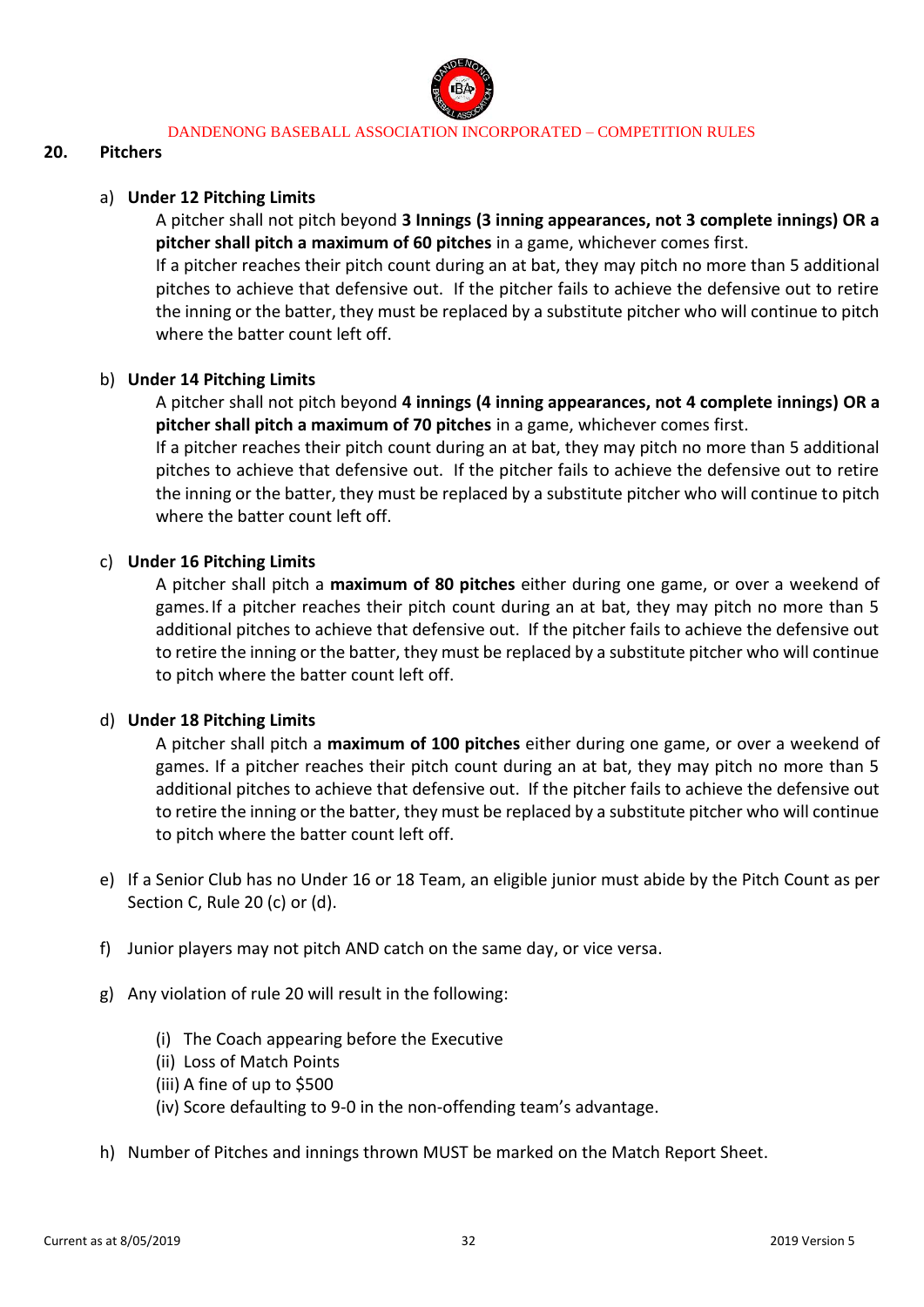

- i) A Balk Pitch delivered to the plate, whether it is hit safely or not, shall be considered to be valid pitch for the purpose of recording the number of pitches.
- j) A "no pitch" as determined by the umpire, e.g. batter steps out of the batter's box and the pitcher delivers the pitch, shall not be included in the pitch count.
- k) Each game in which a player pitches is considered one assignment.
- l) A player once removed as a pitcher may not pitch again in the same game.
- m) Pitchers in the Under 12, competitions may throw only fast balls or straight change ups. Knuckle balls, split fingers, fork balls and curve balls are not permitted.
	- (i) If any pitch other than a fast ball or straight change up is thrown, the plate umpire will call "Illegal Pitch". The illegal pitch call may also be made by a field umpire. If the ball is not batted then the pitch shall be called a "Ball". If the pitch is hit by a batter, then normal rules of Baseball will apply. Where the ball is batted and an out is made, or the batter strikes out, then the batter runner is not out and the illegal pitch rule and penalty will apply.
	- (ii) The pitched ball will count towards the pitcher's pitch count.
- n) Pitchers in the Under 14 competitions may throw only fast balls, straight change ups and curve balls. Knuckle balls, split fingers and fork balls are not permitted.
	- (iii) If any pitch other than a fast ball, straight change up or curve ball is thrown, the plate umpire will call "Illegal Pitch". The illegal pitch call may also be made by a field umpire. If the ball is not batted then the pitch shall be called a "Ball". If the pitch is hit by a batter, then normal rules of Baseball will apply. Where the ball is batted and an out is made, or the batter strikes out, then the batter runner is not out and the illegal pitch rule and penalty will apply.
	- (iv) The pitched ball will count towards the pitcher's pitch count.
- o) Scorer's must notify the plate umpire when a Junior reaches 10 pitches remaining in their pitch count. The umpire will notify the Manager of the appropriate team. Scorer's must cross reference their pitch count with the opposition scorer on a regular basis to ensure they have the correct count. If one count is higher, the higher count shall be deemed correct.

### **21. Base Running**

- a) **Under 12**
	- (i) A runner must not leave a base until either the ball is hit or it reaches home plate. If this rule is violated, the Umpire shall declare 'No Play', the ball is dead, the base runners return to their bases held before the pitch. The offending player will then be warned by the Umpire. Any future violation of this rule by the TEAM during the game will result in the player being given out.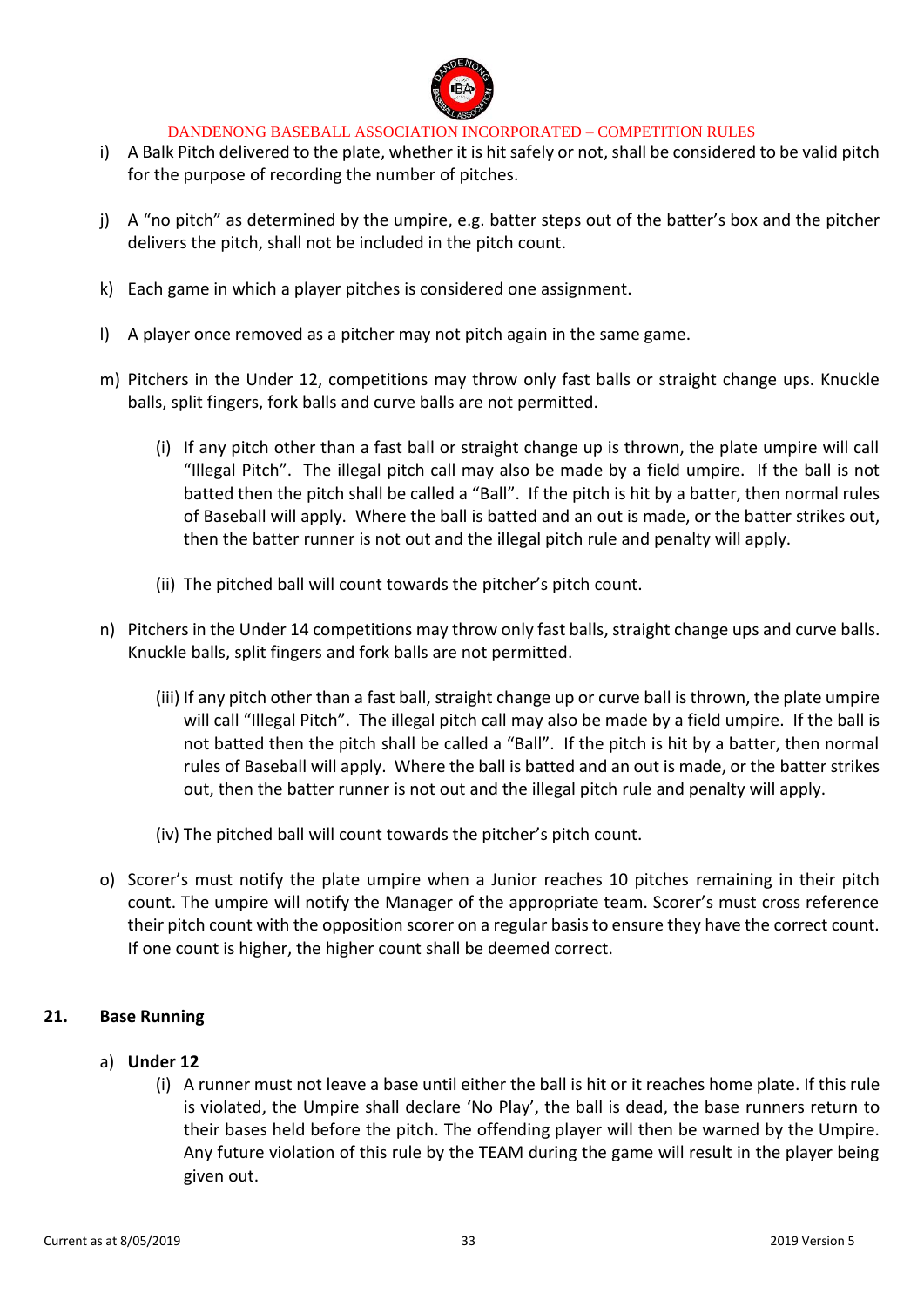

- (ii) Players may steal bases from first to second, and from second to third, but must not steal home.
- (iii) Players may advance from first to second base, and from second to third base, on a wild pitch or passed ball.
- (iv) Runs can only be scored across the plate by a batted ball or by players forced across by a base-on-balls. Runs cannot be scored by a runner coming home on a steal, wild pitch or passed ball.
- (v) A runner coming into home plate to score must either slide or come to a dead stop upon touching home plate. Any violation of this rule by the team during the game will result in the player being given out.
- (vi) A runner must not slide head-first into a base, unless they are returning to the base after having achieved it. Any violation of this rule by the team during the game will result in the player being given out.

### b) **Under 14, Under 16 and Under 18**

(i) Senior base running rules apply to Under 14, Under 16 and 18 competitions.

### **22. Third Strike - Under 12**

a) The batter is 'OUT' when a third strike is indicated by the Umpire, whether or not the pitch is legally caught by the catcher.

### **24. Batting Through - to a maximum of 12 players**

- a) Under 12, Under 14, Under 16 and Under 18 teams participating in junior competitions can take advantage of the extended batting line-ups.
- b) This is optional
	- (i) If teams do not use the extended line-ups, then they are bound by the traditional removal of players and bench players coming into the game
	- (ii) If teams do use the extended line-ups, then players can be substituted in and out of the game as the manager sees fit.
- c) If teams are using an extended line-up and there is an injury to a player, a BLANK will only be enforced once the total number of fit players is less than 9.
- d) Any team wishing to use the extended line-up must indicate their intention to do so prior to the start of the game, with the umpire/s and opposition coach/manager in attendance.
- e) Pitchers and catchers removed from the game may re-enter the match, but must play in a position other than pitcher or catcher as per Section C of the Competition Rules (Junior Rules) rules 20 f) and 20 l).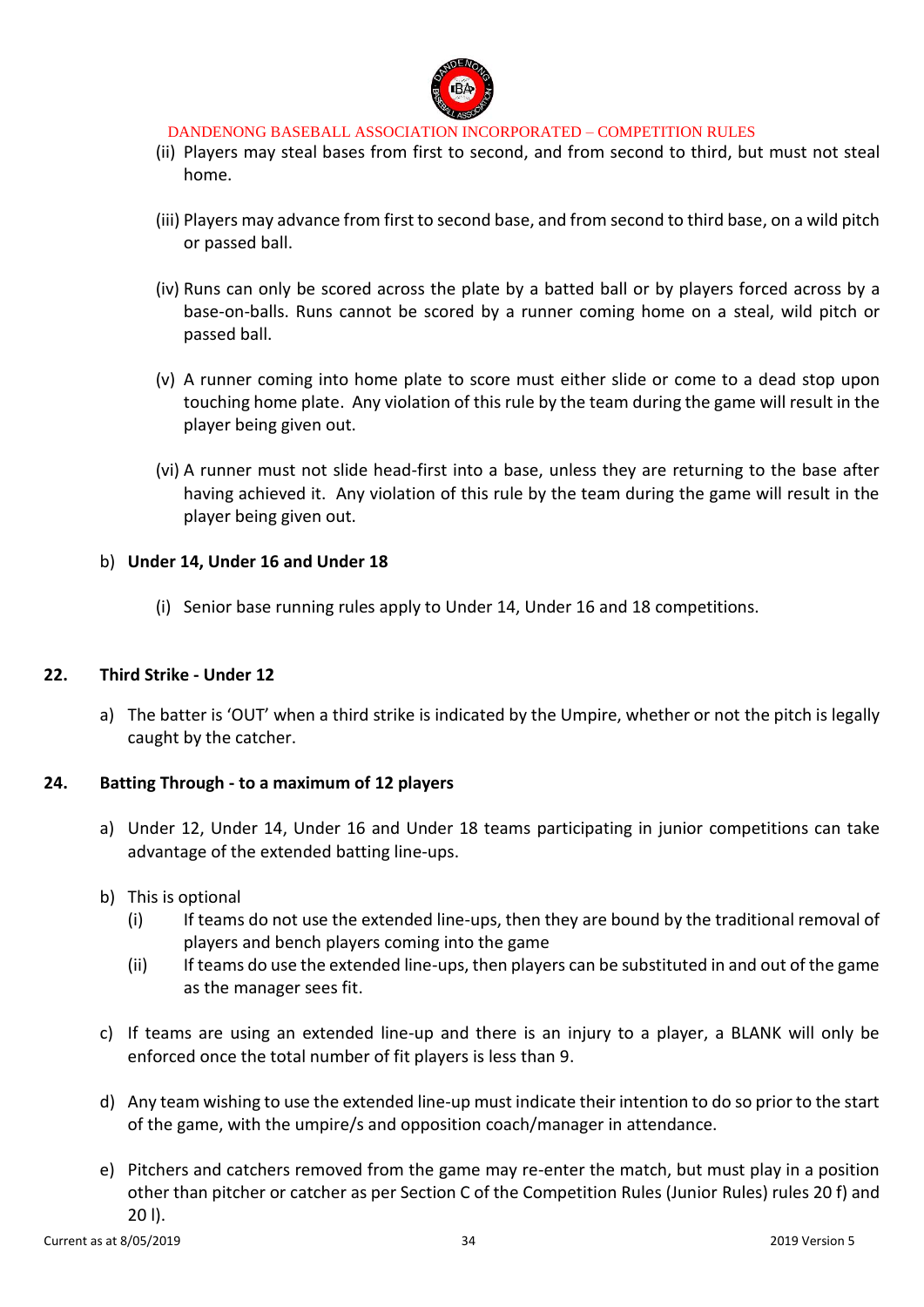

f) If a team has more than twelve (12) named players in any given match, only twelve may bat. Any remaining players can be substituted in and out of the game

### **25. Playing with Blank(s)**

- a) No blanks will be enforced in Under 12 or Under 14 baseball. Teams with less than 9 players will bat through their line-up. If the opposition team has more than 9 players, they will provide a substitute fielder unless the batting team so chooses not to.
- b) If, at the start of the game, an Under 16 or Under 18 team has less than 9 players (but no fewer than 7 players) they may elect to have their team bat through the line-up.
- c) This is optional for Under 16 & Under 18
	- (i) If a team elects to play without a blank in their batting line-up, a substitute fielder will be provided if asked for.
	- (ii) If teams have elected to bat through their line-up (i.e. not utilising Blanks) and there is an injury to a player, the injured player will come out of the batting line-up and the team will continue batting through their line-up. There will be no blanks enforced. However, if a team is utilising BLANKS, if there is an injury to a player, then the BLANK will replace the injured batter.
	- (iii) If a team chooses to utilise the blank in their line-up, they will be provided with a substitute fielder from the opposition club provided the opposition has more than 9 players until such time as a player is able to fill the position in the line-up.
- d) Any team choosing to bat through their line-up due to a blank must indicate their intention to do so prior to the start of the game, with the umpire/s and opposition coach/manager in attendance.

### **26. Footwear**

- a) No metal cleats or cricket spikes are to be worn in any junior competition, but moulded plastic cleats are permitted. Soccer or football boots with plastic moulded stops are also permitted, as long as there is no metal protruding through the plastic stops.
- b) Under 18s are allowed to wear metal cleats, and are the exception to Rule 26 a).

### **28. Five Run Rule (Under 12) & Seven Run Rule – Under 14, Under 16 & Under 18**

a) A team shall bat for a maximum of five runs (Under 12) or seven runs (Under 14, 16 & 18) in any offensive innings. As the fifth/seventh run crosses the plate, the scorer shall notify the Umpire. At the completion of the fifth/seventh run, the Umpire shall call 'Time'. This Rule applies for all Junior Grades.

### **29. Managing and Coaching**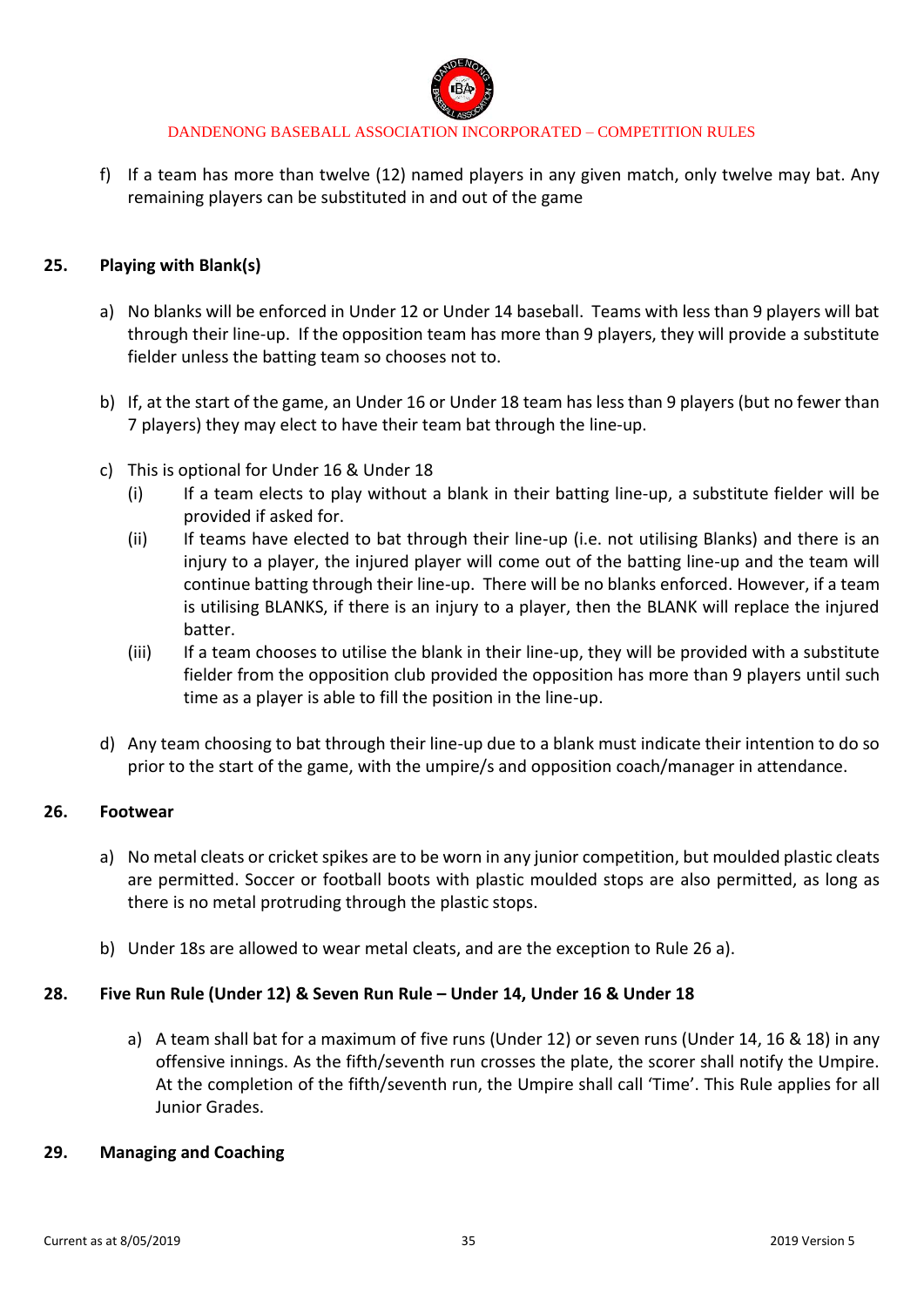

- a) One adult Manager or Coach suitably attired in Club colours may be used in each Coaches box at first and third base.
- b) Players, Managers and Coaches must remain on the benches or in the prescribed area during a game.
- c) If a Manager or Coach goes onto the Playing field (crosses the baseline), more than TWICE during his defensive half or an inning while the same player is pitching, such Manager or Coach MUST make a pitching change upon the third occasion. This rule will be enforced by the Umpire.
- d) A Manager or Coach may, at any time, without penalty, go on to the ground for the sole purpose of giving aid to a sick or injured player.
- e) Base coaches must wear helmets.

#### **30. Grounds**

The Association or Club providing the Grounds for the Match is expected to have the playing field properly marked and defined with particular emphasis on the boundary limits. The Home club is responsible for the provision of bases, home plate, pitchers plate and foul line indicators. Bases, etc. must be whitened. The host Association or Club is responsible for making sure First Aid is available at the grounds. Ground Dimensions can be found Under Rule 32.

#### **31. Alcohol and Smoking and Tobacco products**

- a) NO ALCOHOL is to be available or consumed at any Junior Match.
- b) As per amendments made in 2014 to the Victorian *Tobacco Act 1987,* smoking and the use/consumption of tobacco products is prohibited within 10m of sporting venues during underage sporting activity.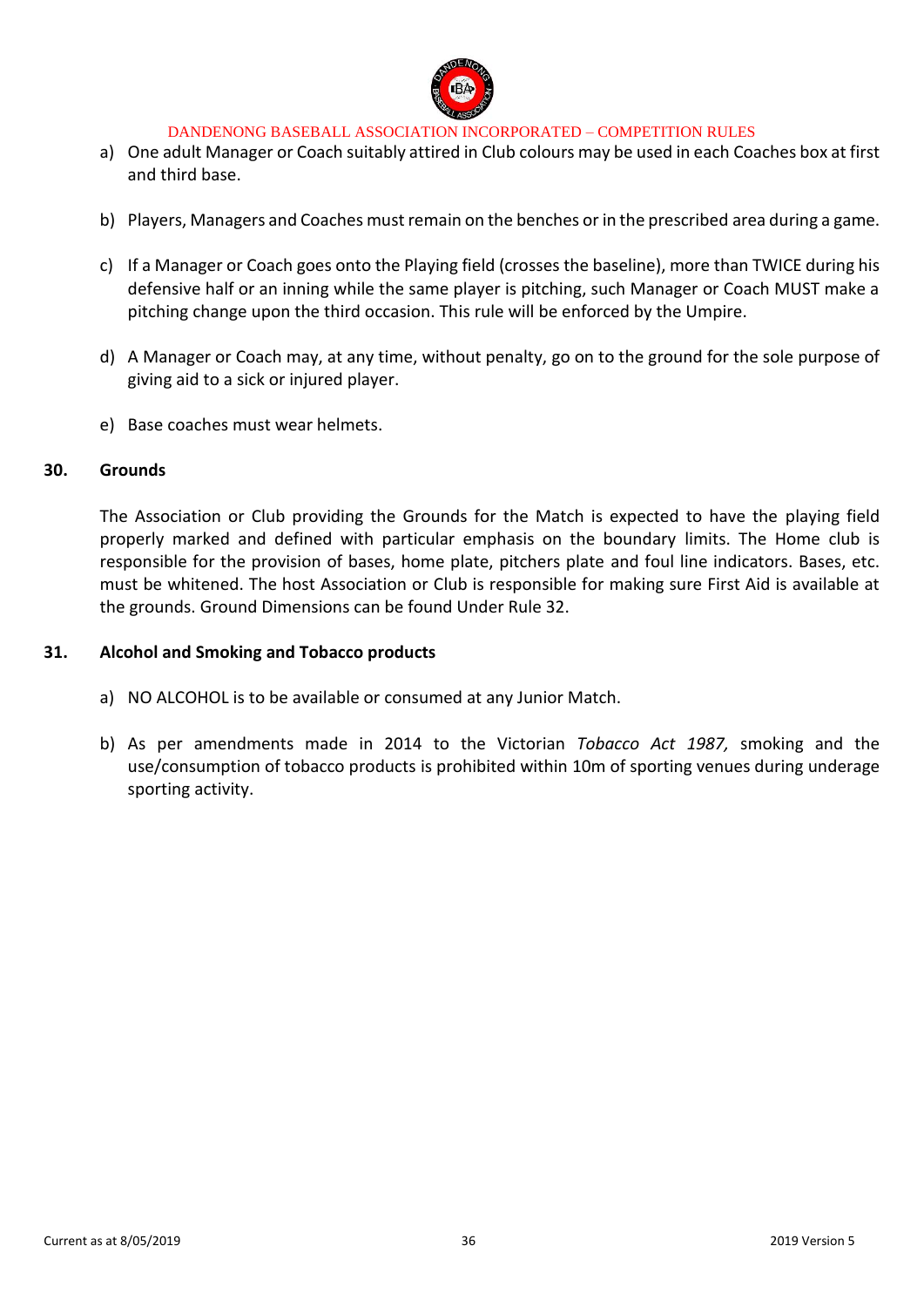

#### **32. Playing Field Dimensions**

The following condition will apply to the playing field and other equipment for Under 12, 14, 16, and 18 games.

|                                            | Under 12                                       | Under 14           | <b>Under 16/18</b> |
|--------------------------------------------|------------------------------------------------|--------------------|--------------------|
| <b>Pitching Distance</b>                   | 46' (14.02m)                                   | 54' (16.46m)       | 60'-6" (18.44m)    |
| <b>Base Paths</b>                          | 60' (18.29m)                                   | 80' (24.38m)       | 90' (27.43m)       |
| <b>Passed Ball Line</b>                    | 25' (7.62m)                                    | 40' (12.2m)        | $60'$ (18.3m)      |
| <b>Bases and Plates</b>                    | <b>Full Size</b>                               | <b>Full Size</b>   | <b>Full Size</b>   |
| <b>HR Fence LF-RF</b>                      | 200' (61.0m)                                   | 230' (70.1m)       | 320' (97.54m)      |
| <b>HR Fence CF</b>                         | 220' (67.06m)                                  | 250' (76.2m)       | 374' (114.0m)      |
| <b>HR Fence Radius</b>                     | 200' (61.0m)                                   | 196' (59.7m)       | 247' (75.3m)       |
| <b>Centre of HR</b><br><b>Fence Radius</b> | Home Plate / Pitchers Plate / Second Base      |                    |                    |
| <b>Coaches Box</b>                         | $8'$ x 4' (2.44m x                             | $8'$ x 4' (2.44m x | 20'x10' (6.10m x   |
|                                            | 1.22m)                                         | 1.22m)             | 3.05m)             |
| <b>Batting Box</b>                         | $6'$ x3' (1.83m x 0.92m)                       | $6'x3'$ (1.83m x   | $6'$ x4' (1.83m x  |
|                                            |                                                | 0.92m)             | 1.22m)             |
| <b>Catchers Box</b>                        | <b>Senior Size</b>                             |                    |                    |
| Bat Size (Max.)                            | All bats must be Baseball Australia compliant. |                    |                    |

### **33. Multiple Teams in one Age Group, including Major and Minor leagues**

- a) To be eligible for Finals a Player must appear in at least four (4) games for their club. The Player shall play final matches in the grade where they have played the majority of their games.
- b) If a club has multiple teams in 1 age group, they must provide a Core Players list for each team in that age group consisting of five (5) Core Players.
- c) Subject to 33(b), Clubs must provide their core player list by Round 4 of the competition, allowing for grading of these players.

#### **35. Misdemeanours**

Any misdemeanour by a player, coach official or spectator during a game, shall be reported to the Executive of the Association. Any such report shall be dealt with by the Executive and may incur any fine and or penalty it considers appropriate.

#### **36. Match Report Sheets**

a) The home club is responsible for the provision of an official Match Report Sheet.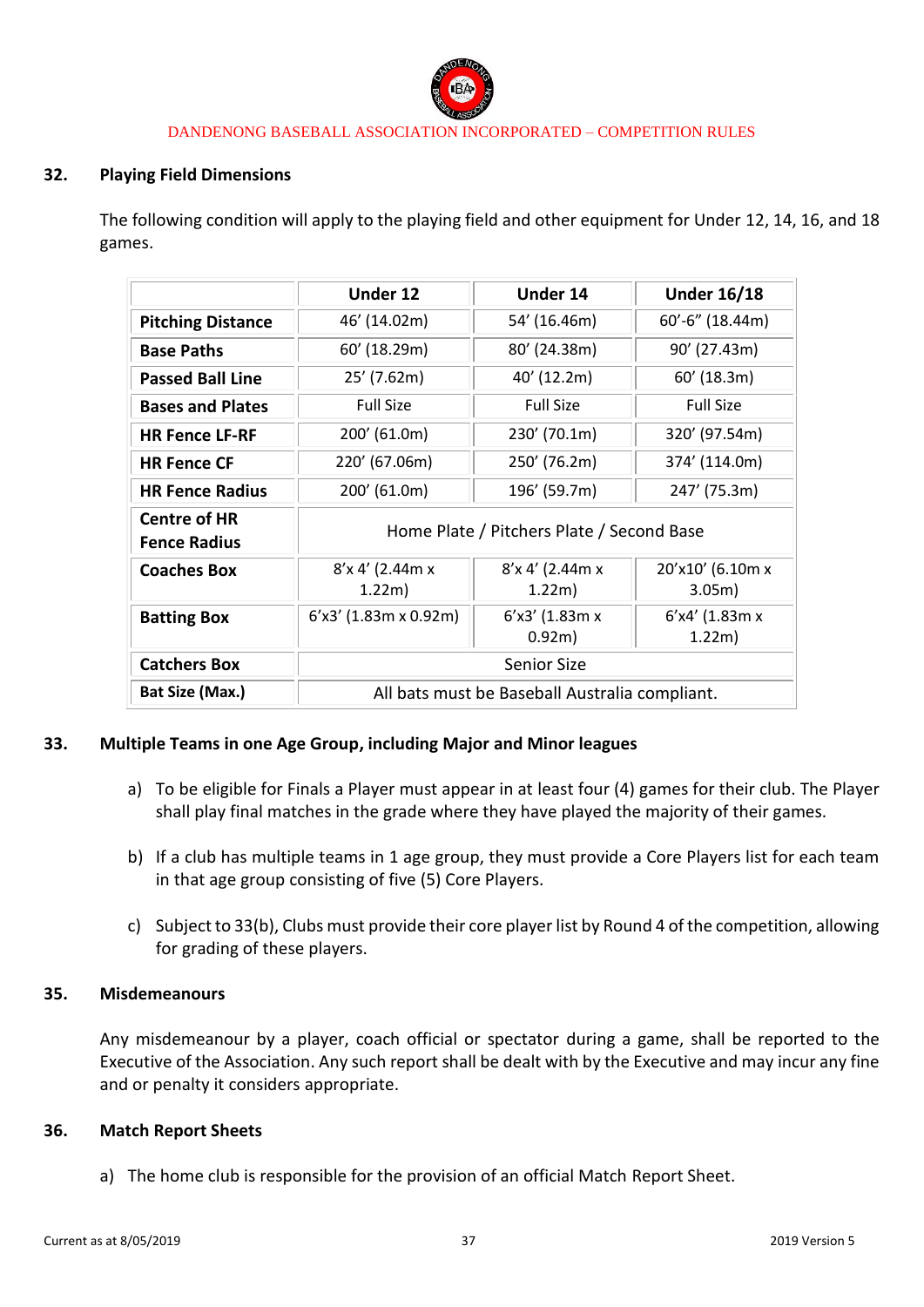

- b) Upon the completion of the match, the Umpire shall complete a match report sheet in full, including the Ground Condition section. No Best Player votes are recorded in Junior Competition.
- c) The home club coach or team manager shall be responsible to ensure the signatures of both team managers are affixed to the Match Report Sheet and deliver all match sheets to the home club Secretary who shall in turn, forward all Match Reports to the Association Secretary no later than 72 hours after completion of the match. [\(juniors@dandenongbaseballassociation.com\)](mailto:juniors@dandenongbaseballassociation.com)
- d) All players' names shall be clearly written or printed with blue or black ink, with surname, then given name in full.
- e) The Secretary of the Association/Umpires Co-ordinator is to be advised of any reported player within 4 hours of the completion of the game, and is to receive the full written report no later than the evening following the game.
- f) The team managers must come to the scorer's area and sign the Match Report Sheet after its completion by the umpire. Signing of the report is compulsory and provides the opportunity for managers to note the details on the sheet.
- g) Junior pitch counts must be recorded on this sheet.

### **37. Scorers**

- p) Scorers shall be responsible for recording of match details and will sit together.
- q) Clubs shall provide suitable facility for scorers.
- r) The home team shall advise the Association of the match details as directed.
- s) Scorer's must follow the CABS Scorer's Code of Conduct at all times, regardless of their level of accreditation.
- t) Scorer's must notify the plate umpire when a Junior reaches 10 pitches remaining in their pitch count. The umpire will notify the Manager of the appropriate team. Scorer's must cross reference their pitch count with the opposition scorer on a regular basis to ensure they have the correct count. If one count is higher, the higher count shall be deemed correct.